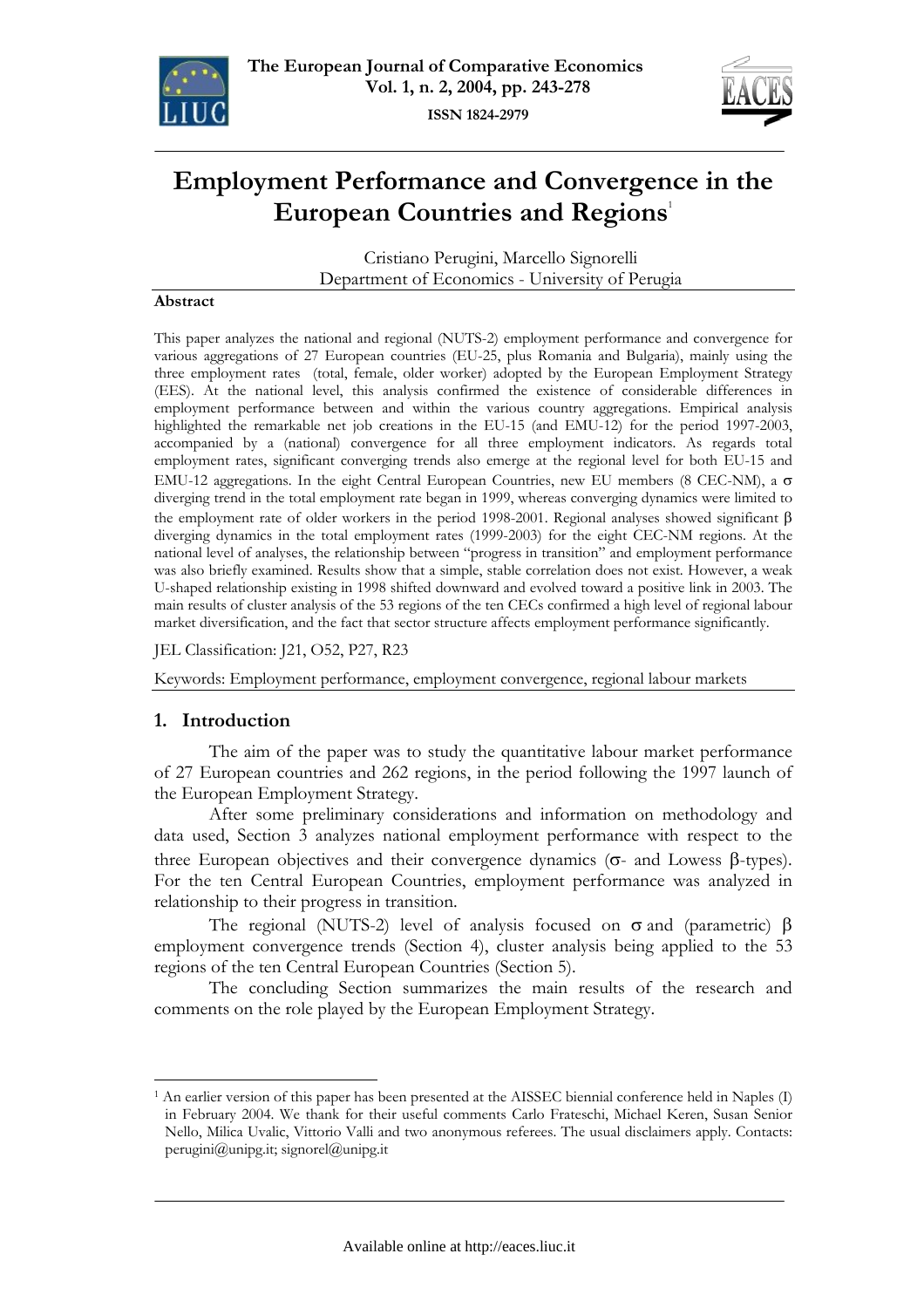# **2. Preliminary Considerations, Methodology and Data**

In the last few decades, various labour market performances have been extensively studied from both theoretical and empirical points of view. In particular, the diverging employment performances of the United States and Europe have inspired many analyses based on the "*eurosclerosis*" hypothesis (e.g. Bean, 1994). However, research at national level for the European area has shown the existence (and persistence) of remarkable differences in employment performance (e.g. Moro, 1998; Garibaldi and Mauro, 2002; Valli, 2002). Some empirical results (e.g. Marelli, 2000; Martin and Tyler, 2000, Decressin and Fatàs, 1995) have highlighted the presence and persistence of huge differences in the EU-15 regions. This paper extends empirical analysis, for the period 1997-2003, to the new (and acceding) EU countries and regions.

Traditional economic literature considers unemployment indicators to be the main proxies of labour market performance. Although already in the late 1960s the usefulness of considering also employment dynamics was emphasized (Valli, 1970), only recently have many authors started to prefer the use of employment indicators (e.g. Frey, 1994; Signorelli, 1997; Moro, 1998; Garibaldi and Mauro, 2002; Tronti, 2002; Marelli, 2004a). It is argued here that, for various reasons, employment indicators are preferable to unemployment indicators. This is because, first of all, there are well-known difficulties and (national) differences in defining the unemployed condition. Second, unemployment rate depends on participation rate (labour supply), which in turn depends on employment rate (job opportunities). In particular, compared evidence shows that similar unemployment rates are compatible with significant differences in employment rates<sup>2</sup>. In addition, considering the importance of the fiscal wedge on labour (social contributions and labour income tax), total employment rates are also important indicators of the sustainability of national welfare systems<sup>3</sup>. The European Employment Strategy, launched during the 1997 Luxembourg Job Summit, also defined three quantitative objectives at the Councils of Lisbon (2000) and Stockholm (2001), based on the following indicators: (1) total employment rate  $(=$  total employment x 100 / working age population<sup>4</sup>) of 70% by 2010; (2) female employment rate (= female employment x 100 / female working age population) higher than 60% by 2010; and (3) older worker employment rate (= employed persons from 55 to 64 years old x 100 / population between 55 and 64 years old) exceeding 50% by 2010. In this paper, we mainly use these three indicators to compare national/regional employment performance and to analyse their convergence/divergence patterns. With respect to national employment performance, we also consider the weight of the shadow economy (as a proxy for "irregular employment"). The existence and stability of a relationship between progress in transition and employment performance is then briefly examined using a synthetic transition index for the years 1998 and 2003 for the ten Central

<sup>&</sup>lt;sup>2</sup> The weakening of a negative correlation between growth of employment and a rise in unemployment, due to important changes in labour force participation, is, for example, reported by Boeri and Scarpetta

<sup>(1996)</sup> with regard to regional labour markets in some transition economies. 3 As the working-age population and total population trends are partially different, i.e., the former is (slowly) decreasing in many European countries, it would also be useful to consider employment rates calculated on total populations. This would allow us to take into account the fact that reductions in employment may be accompanied by increases in employment rates, due to working-age population decreases.

<sup>4</sup> The working-age population is considered as the population between the ages of 15 and 64.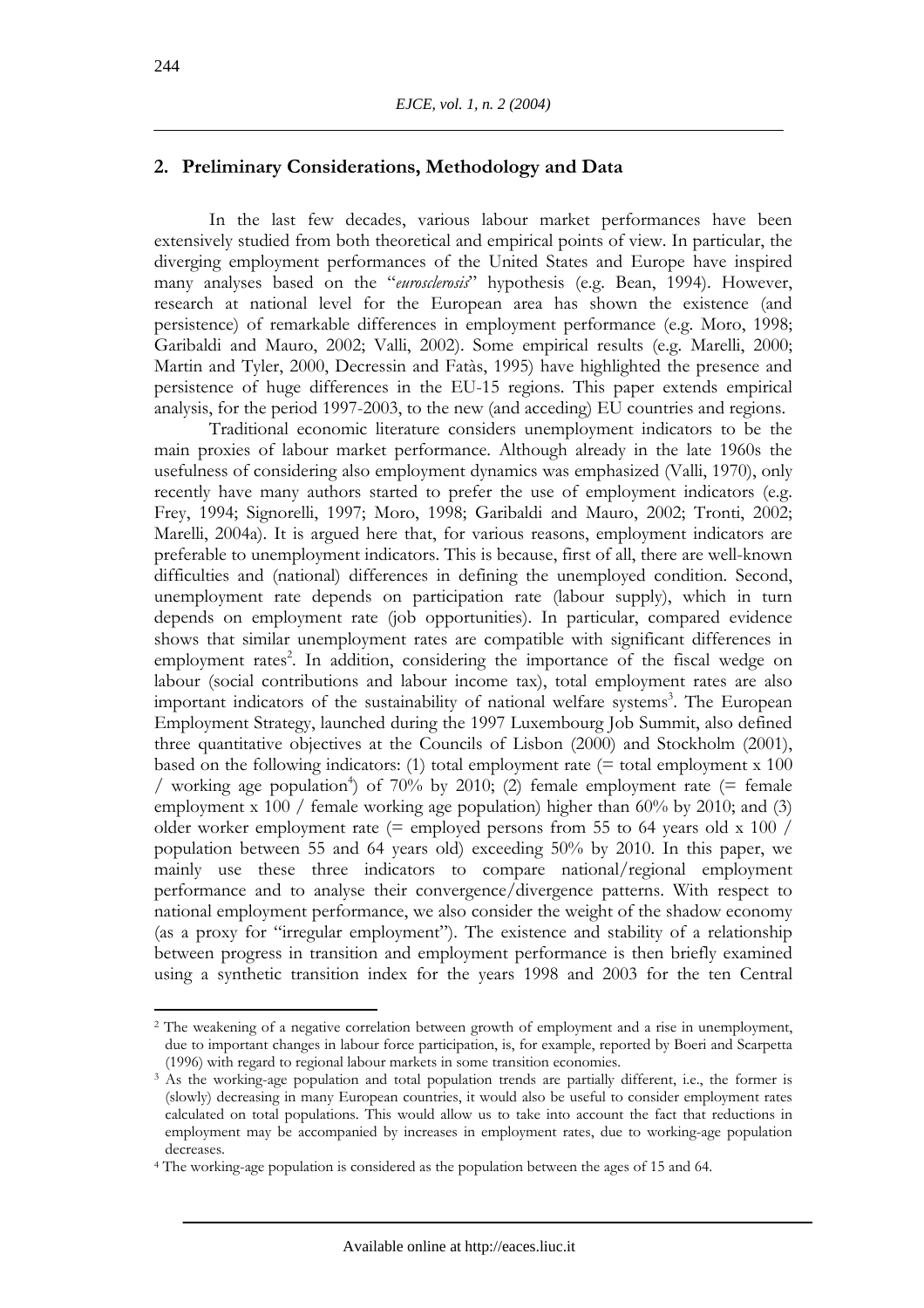European countries (CEC-10 = eight "new" EU members, plus the acceding countries of Romania and Bulgaria).

Following the example of some recent contributions (e.g., Marelli 2000), the convergence analysis of national (and regional) employment performances is based on the traditional instruments of the empirical growth literature (Barro and Sala-I-Martin, 1995), with reference to the three employment indicators. The national level of analysis considers the whole set of 27 European countries (EU-25, plus Romania and Bulgaria), as well as the groups of the "old" EU-15, members of the European Monetary Union (EMU-12), ten Central European Countries (CEC-10) and eight new EU members (8 CEC-NM).

The regional analysis is based on the Eurostat Regio data-set (NUTS-2 level of classification, hereafter simply called "regional level") and consists of (i) employment rates convergence studies (of σ- and  $\beta$ -types) for 262 European regions (1999-2003)<sup>5</sup>; and (ii) cluster analyses for 53 regions of the CEC-10 (2001). The NUTS-2 level provides the best compromise between level of spatial detail and data availability.

In recent years, two major (general) European institutional changes and one (specific) European policy innovation have taken place: (i) the adoption in January 1999 of a single currency by 11 of the 15 "old" EU members (Greece followed in January 2001), with the elimination of some national policy instruments (exchange rate and monetary policies) and restrictions in national fiscal policies (Maastricht and Stability Pact criteria); (ii) the move by eight Central European Countries (8 CEC-NM) toward European Union membership, which culminated in its enlargement in May 2004 (Romania and Bulgaria will join the EU in 2007); and (iii) the launch in 1997 of the European Employment Strategy as an open-method of coordination of employment policies designed to enable the Union to achieve conditions for full employment. Some of the results of our study may serve as a preliminary, partial evaluation of the employment effects which accompanied these institutional changes and innovations in policy.

# **3. National Employment Performances, European Goals and Convergence Analysis**

We briefly analyse here, at national level, (i) employment performance (2003), net job creation (1997-2003) and distance from the quantitative objectives of the European Employment Strategy; (ii) σ- and β-type convergence dynamics; and (iii) the relationship between progress in transition and employment performance for the CEC-10.

<sup>5</sup> Marelli (2004b) used national and regional data to compare the speed and synchrony of employment changes at different territorial levels across Europe. A previous study (Marelli, 2000), in a long-term perspective, focused on σ and β convergence in the employment levels of regions in some EU-12 countries during various sub-periods. Another study which used employment data to investigate regional differences in Europe is that of Decressin and Fatàs (1995). Using unemployment rates, Overmans and Puga (2002) showed a polarization of the EU NUTS-2 regions toward the highest and lowest levels during the period 1986-1996. With regard to transition economies, Boeri and Scarpetta (1996) found that further deteriorations of labour market conditions are more difficult in regions already experiencing high levels of unemployment, either because they have already undergone restructuring and/or because of the existence of social barriers which hamper further dis-employment processes.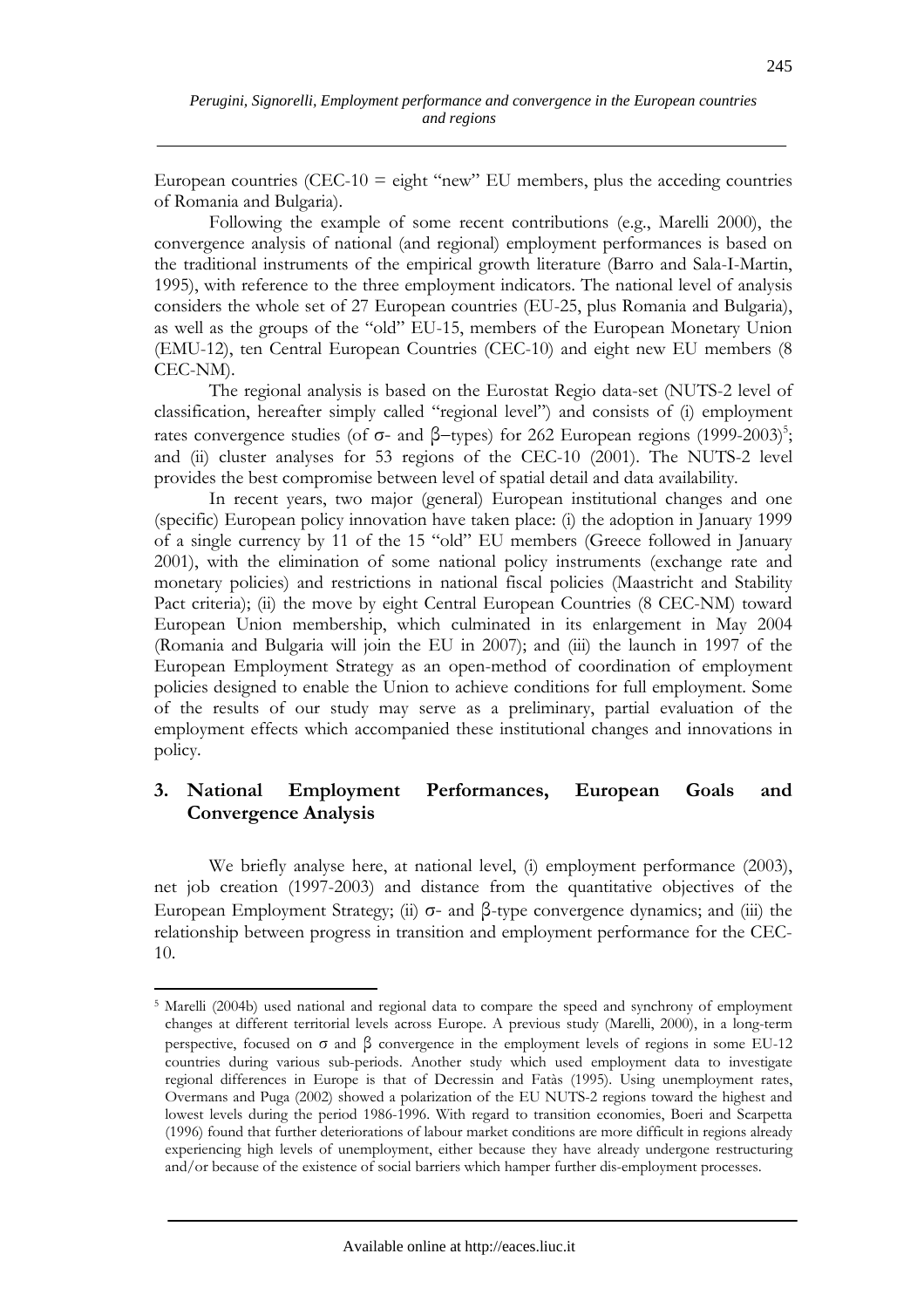## **3.1. National Comparisons and European Objectives**

With respect to the main "Lisbon objective", only four of the EU-15 countries have reached total employment rates exceeding 70% (Denmark, Netherlands, Sweden, United Kingdom); ten countries (four of the EU-15, four "new" EU members, plus Romania and Bulgaria) have total employment rates (ER) of under 60% (Spain, Belgium, Greece, Slovak Republic, Romania, Hungary, Italy, Malta, Bulgaria, Poland). The remaining countries (seven of the EU-15 and seven "new" members) have ER of between 60 and 70%. The changes in total employment rates between 1997 and 2003 are all positive for the "old" EU-15 members (especially Spain, Ireland, The Netherlands, Italy and Finland)<sup>6</sup>, whereas five "new" EU members plus Romania show a negative variation. The dynamics in Romania (-7.8) and Poland (-7.7) have been particularly negative.

As regards the second "Lisbon objective", seven countries of the EU-15 (Sweden, Denmark, The Netherlands, Finland, United Kingdom, Austria, Portugal) plus Cyprus, have female employment rates higher than 60%, while six countries (three of the EU-15, two "new" EU members, plus Bulgaria) have female ER lower than 50% (Bulgaria, Spain, Poland, Greece, Italy, Malta). The remaining countries have female ER between 50 and 60%. As regards the 1997-2003 dynamics, changes in female ER were positive in all the EU-15 countries (especially Spain, The Netherlands, Ireland and Italy) and negative in five "new" members (especially Poland, -5.3). Romania recorded an exceptional fall in employment (-7.6).

Considering the third European goal, defined at the Stockholm Council, only six countries (four of the EU-15 and two "new" EU members) have employment rates for older workers (55-64 years) higher than 50% (Sweden, Denmark, United Kingdom, Estonia, Portugal, Cyprus), and six countries (two of the EU-15 and four "new" EU members) show 55-64 ER lower than 30% (Luxembourg, Hungary, Belgium, Poland, Slovak Republic, Slovenia). Nine countries have 55-64 ER between 30 and 40%, and the remaining ones have older workers ER between 40 and 50%. The 1997-2003 changes were positive for all countries (especially Finland, The Netherlands, Hungary and Bulgaria), the only exceptions being Romania and Poland, which showed remarkable net job destruction (-14.0 and -7.0, respectively).

A fourth European objective, not defined in precise quantitative terms, regards the emergence of irregular employment from the shadow economy. Comparisons show remarkable differences (Table A1, in Appendix). The extent of the shadow economy in the EU-15 (expressed as a percentage of the GNP) is the lowest in Austria (9.8%) and the highest in Greece (28.7%) and Italy (27.1%), with a mean of 18.7% and a coefficient of variation of 28.3. In the CEC-10, the shadow economy is generally higher than in the EU-15, with an average of 24.7% and a lower coefficient of variation (17.4). In particular, whereas the Slovak and Czech Republics have lower values (18.9% and

<sup>6</sup> It should be noted that the EU-15 employment growth during the period 1997-2002 (more than 12 million new jobs) was largely made up of permanent contracts (79% of total net job creation: 44% females, 35% males). The remaining 21% is represented by temporary contracts (13% females, 8% males). In addition, the same job creation was mainly due to full-time contracts (69% of net job creation: 36% males, 33% females), as opposed to part-time jobs (31% new jobs, 24% females, 7% males) (EU, 2003 and 2004).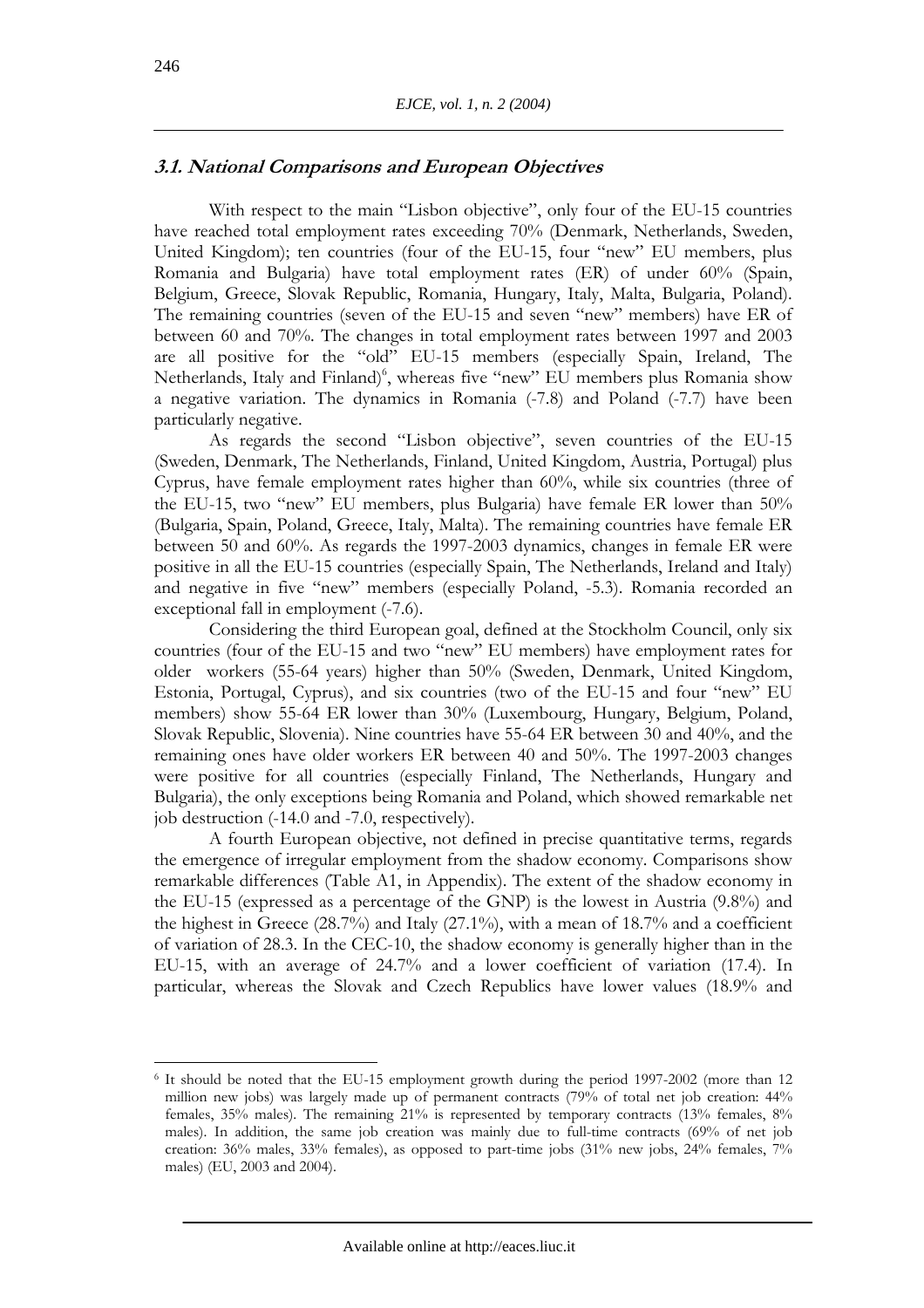19.1%), the shadow economy is much more important in Latvia (39.9%), Bulgaria  $(36.9\%)$ , Romania  $(34.4\%)$  and Lithuania  $(30.3\%)$ <sup>7</sup>.

|                          | Total |            |                          | Female                 |            | $55 - 64$                |                        |            |
|--------------------------|-------|------------|--------------------------|------------------------|------------|--------------------------|------------------------|------------|
| <b>Employment</b> rate   |       |            |                          | <b>Employment</b> rate |            |                          | <b>Employment</b> rate |            |
| Lisbon goal              | 70%   |            | Lisbon goal              | >60%                   |            | Stockholm                | > 50%                  |            |
| (by 2010)                |       |            | (by 2010)                |                        |            | goal (by2010)            |                        |            |
| Means                    |       |            | Means                    |                        |            | <b>Means</b>             |                        |            |
| $EU$ -25                 | 63.5  |            | $EU$ -25                 | 55.3                   |            | $EU$ -25                 | 41.0                   |            |
| $\overline{EU}$ - 15     | 65.8  |            | $\overline{EU} - 15$     | 56.7                   |            | $EU-15$                  | 43.8                   |            |
| $CEC-10$                 | 58.8  |            | $CEC-10$                 | 53.9                   |            | $CEC-10$                 | 35.5                   |            |
| <b>Ranking 2003</b>      |       | Δ          |                          |                        | Δ          |                          |                        | Δ          |
|                          |       | $97 - 03*$ | Ranking 2003             |                        | $97 - 03*$ | Ranking 2003             |                        | $97 - 03*$ |
| Denmark                  | 75.1  | $+0.2$     | Sweden                   | 71.5                   | $+4.3$     | Sweden                   | 68.6                   | $+6.0$     |
| Netherlands              | 73.5  | $+5.0$     | Denmark                  | $\overline{70.5}$      | $+1.4$     | Denmark                  | 60.2                   | $+8.5$     |
| Sweden                   | 72.9  | $+3.4$     | Netherlands              | 65.8                   | $+7.8$     | U.K.                     | 55.5                   | $+7.2$     |
| $\overline{UK}$ .        | 71.8  | $+1.9$     | Finland                  | 65.7                   | $+5.4$     | Estonia                  | 52.3                   | $+2.1$     |
| Austria                  | 69.2  | $+1.4$     | U.K.                     | 65.3                   | $+2.2$     | Portugal                 | 51.1                   | $+2.9$     |
| Cyprus                   | 69.2  | $+3.5$     | Austria                  | 62.8                   | $+4.2$     | Cyprus                   | 50.4                   | $+1.0$     |
| Finland                  | 67.7  | $+4.4$     | Portugal                 | 60.6                   | $+4.1$     | Finland                  | 49.6                   | $+14.0$    |
| Portugal                 | 67.2  | $+1.5$     | Cyprus                   | 60.4                   | $+6.9$     | Ireland                  | 49.0                   | $+8.6$     |
| Ireland                  | 65.4  | $+7.9$     | Estonia                  | 59.0                   | $-1.3$     | Netherlands              | 44.8                   | $+12.8$    |
| Germany                  | 64.8  | $+1.1$     | Germany                  | 58.8                   | $+3.5$     | Lithuania                | 44.7                   | $+5.2$     |
| Czech Rep.               | 64.7  | $-2.6$     | Lithuania                | 58.4                   | $-0.2$     | Latria                   | 44.1                   | $+7.8$     |
| Luxembourg               | 63.1  | $+3.2$     | Latvia                   | 57.9                   | $+2.8$     | Czech Rep.               | 42.3                   | $+5.2$     |
| Estonia                  | 62.9  | $-1.7$     | Slovenia                 | 57.6                   | $-0.4$     | Greece                   | 42.3                   | $+1.3$     |
| France                   | 62.8  | $+3.2$     | France                   | 56.7                   | $+4.3$     | Spain                    | 40.8                   | $+6.7$     |
| Slovenia                 | 62.6  | $0.0\,$    | Czech Rep.               | 56.3                   | $-2.4$     | Germany                  | 39.3                   | $+1.2$     |
| Latvia                   | 61.8  | $+1.9$     | Ireland                  | 55.8                   | $+9.9$     | Romania                  | 38.1                   | $-14.0$    |
| Lithuania                | 61.1  | $-1.2$     | Slovak Rep.              | $\overline{52.2}$      | $-1.3$     | France                   | 36.8                   | $+7.8$     |
| Spain                    | 59.7  | $+10.3$    | Belgium                  | 51.8                   | $+5.3$     | Austria                  | 30.4                   | $+2.1$     |
| Belgium                  | 59.6  | $+2.8$     | Romania                  | 51.5                   | $-7.6$     | Italy                    | 30.3                   | $+2.4$     |
| Greece                   | 57.9  | $+2.8$     | Hungary                  | $\overline{50.9}$      | $+5.5$     | Malta                    | 30.3                   | $+1.8$     |
| Slovak Rep.              | 57.7  | $-2.9$     | Luxembourg               | 50.8                   | $+5.5$     | Bulgaria                 | 30.0                   | $+9.2$     |
| Romania                  | 57.6  | $-7.8$     | Bulgaria                 | 49.0                   | $+2.7$     | Luxemburg                | 29.5                   | $+5.6$     |
| Hungary                  | 57.0  | $+4.6$     | Spain                    | 46.0                   | $+11.6$    | Hungary                  | 28.9                   | $+11.2$    |
| Italy                    | 56.1  | $+4.8$     | Poland                   | 46.0                   | $-5.3$     | Belgium                  | 28.1                   | $+6.0$     |
| Malta                    | 54.5  | $+0.3$     | Greece                   | 43.9                   | $+4.6$     | Poland                   | $\overline{26.9}$      | $-7.0$     |
| Bulgaria                 | 52.5  | $+2.1$     | Italy                    | 42.7                   | $+6.3$     | Slovak Rep.              | 24.6                   | $+1.8$     |
| Poland                   | 51.2  | $-7.7$     | Malta                    | 33.6                   | $+0.5$     | Slovenia                 | 23.5                   | $+1.7$     |
|                          |       |            |                          |                        |            |                          |                        |            |
| Mean                     |       | 62.9       | Mean                     |                        | 55.0       | Mean                     |                        | 40.5       |
| Coefficient of variation |       | 10.2       | Coefficient of variation |                        | 16.6       | Coefficient of variation |                        | 28.8       |

**Table 1 – Employment rates: rankings in Europe 27 (2003) and changes 1997-2003** 

*Source: elaboration on Eurostat data.* 

 $\overline{a}$ 

*Notes: The coefficient of variation is 100\** σ/*m*, where σ *is the standard deviation and m is the mean; the* ∆ 97-03 *measures the difference between the ER in 2003 and the ER in 1997. Obviously the % changes are much higher. All the employment rates for Malta and Luxembourg refer to 2002. \* 1997-2002 for Luxembourg; 1998-2003 for Czech Republic, Estonia, Latvia, Lithuania and Slovak Republic; 2000-2003 for Cyprus and Bulgaria; 2000-2003 for Malta and Romania only for the Total employment rate; 2000-2002 for Malta.* 

<sup>7</sup> For a theoretical and empirical investigation of the irregular economy in the framework of labour market analysis, see Dallago (1990).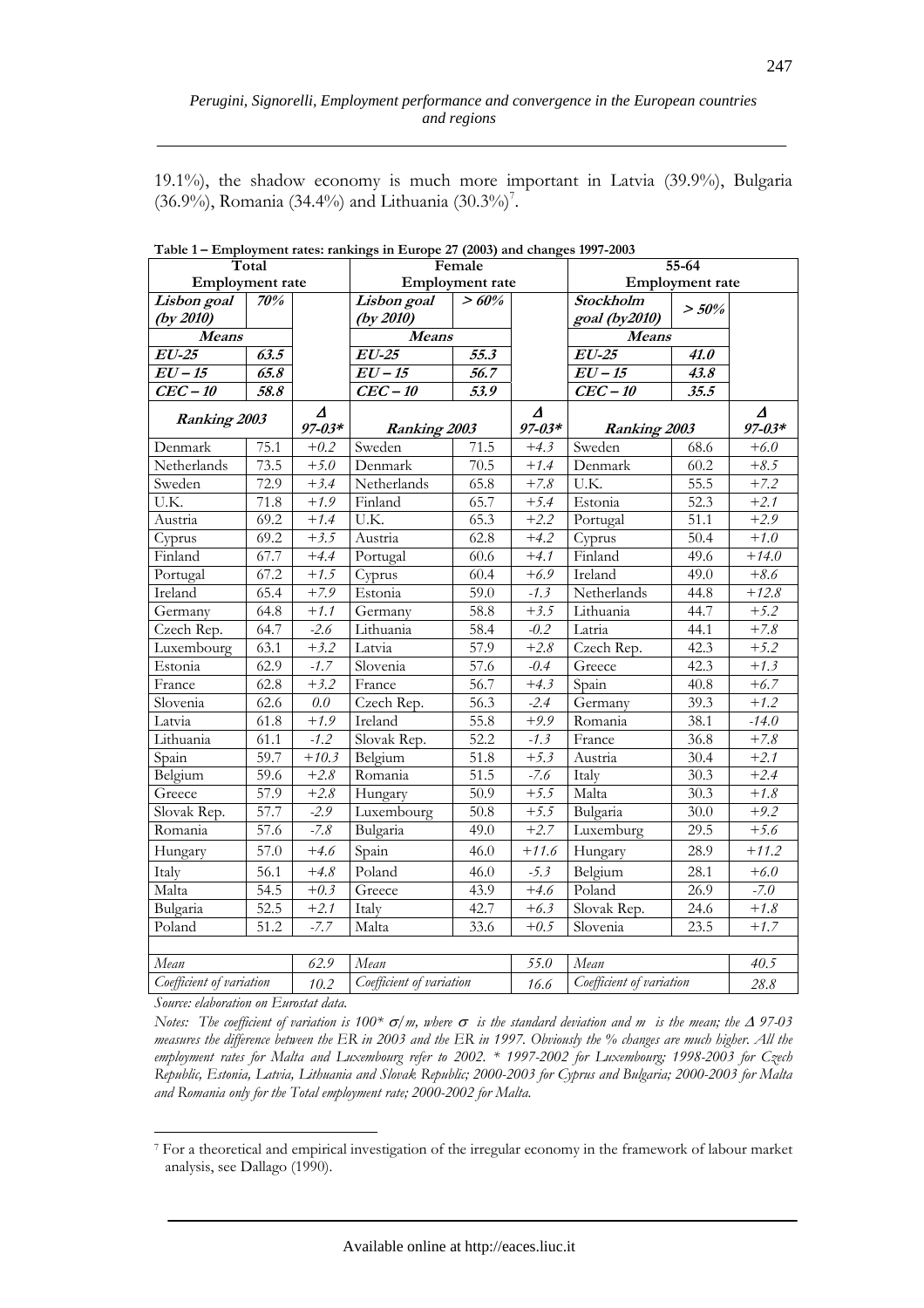It should be noted (Figure 1) that, as already emphasized (e.g., Valli, 1988; Marelli, 2000), a significant negative correlation exists between total (regular) employment rate and size of shadow economy (we use the size of shadow economy as a proxy of irregular employment, for which reliable data are not available).

Thus, the countries with the worst employment performances have a higher incidence of "irregular employment"<sup>8</sup>.





*Source: elaboration on Eurostat data (Total Employment rates) and Schneider data (shadow economy in Table A1). Note: \* Data not available for Luxemburg and Estonia.* 

### **3.2. Convergence Analysis**

 $\overline{a}$ 

Convergence analysis was used to evaluate the dynamics of the three main employment indicators. Both sigma convergence and Lowess beta convergences were considered for the following groups of countries: Europe-25 (Europe 24), EU-15,  $EMU-12$ , CEC-10 and 8 CEC-NM<sup>9</sup>.

Sigma convergence consists of analyzing the evolution of the dispersion of the three national basic employment performance indicators over time. This type of convergence is usually measured by the standard deviation of the variable transformed into natural logarithms. Lowess (locally weighted scatterplot smoothing) is a nonparametric technique for estimating the relationship between employment growth and initial employment level, and can (graphically) reveal the existence of (non-parametric) beta convergences/divergences or more complex relationships. The suitability and

<sup>8</sup> If official employment rates were corrected to allow for irregular employment, a general convergence and upward shift of "corrected" employment levels would result. Employment in illegal activities is, of course, excluded from the definition of "irregular employment". 9 Europe 25 is made up of EU-15 plus CEC-10; Europe 24 excludes Bulgaria, due to lack of data. 8 CEC-

NM includes the new (2004) EU members, but excludes Malta and Cyprus.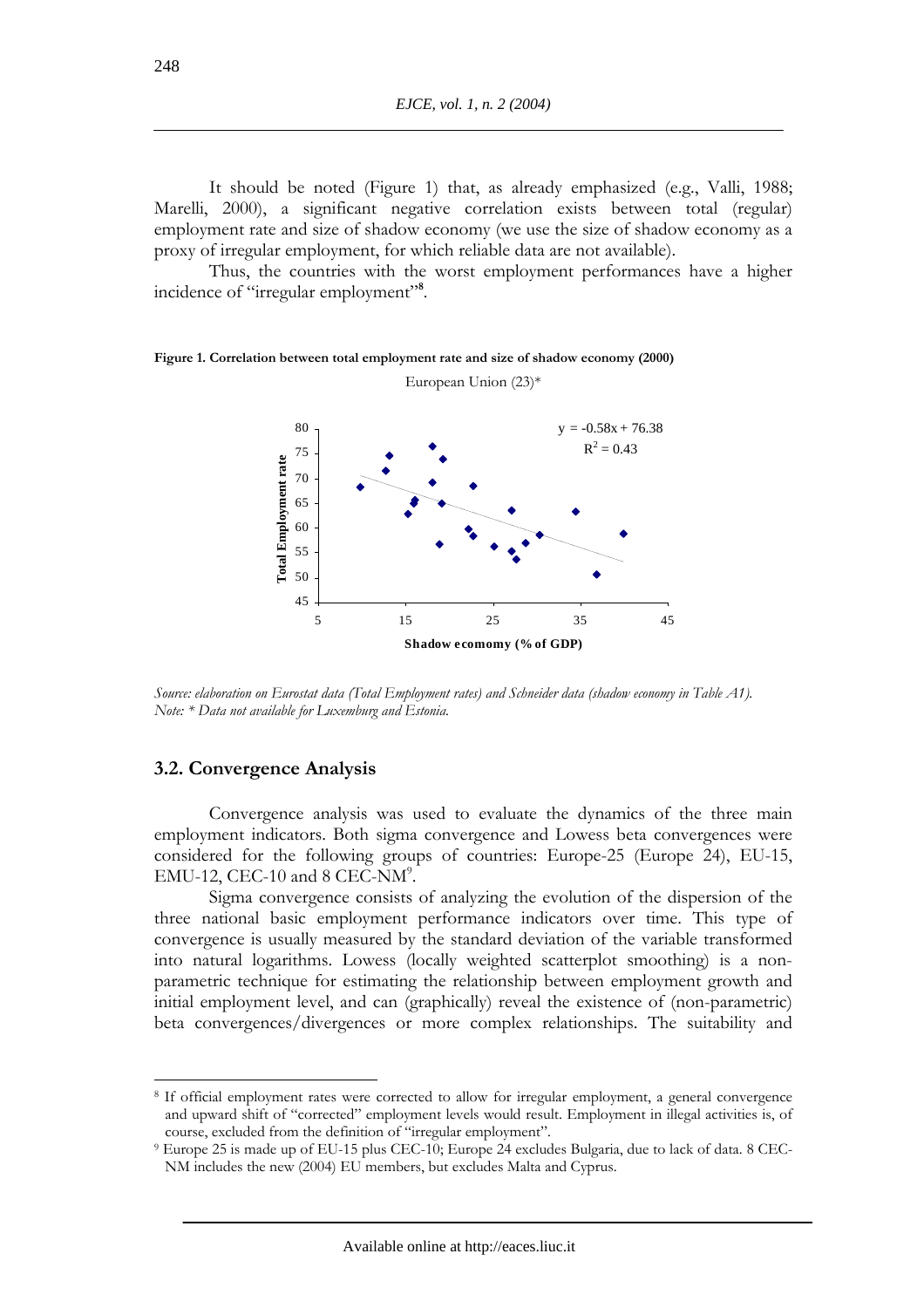usefulness of extending this analytical instrument to variables other than income or productivity, e.g., employment, were already stressed by Marelli (2000).

Regarding total employment rate (Figure 2, Table A2), the data show the remarkably stable sigma convergence for the EU-15 in the period 1997-2003. The same pattern is observed for the EMU-12, in which a lower level of dispersion is also evident. Instead, a diverging trend starts in 1999 for the 8 CEC-NM. In the other aggregations, the sigma values are quite stable during the period, although a sort of an inverted Ushape emerges for the period 2000-2003. With respect to female ER (Figure 3, Table A3), while the converging trend is confirmed for the EU-15 and EMU-12, a similar outcome is also recorded for the Europe-25 and Europe-24 groups. The sigma values are stable in the CEC-10 (and 8 CEC-NM). A more general convergence trend exists for the older worker ER (Figure 4, Table A4). In particular, it is remarkable that a reduction of sigma values was observable for the 8 CEC-NM during the period 1998-2001.

0,04 0,06 0,08 0,1 0,12 0,14 1997 1998 1999 2000 2001 2002 2003 Europe 24  $\longrightarrow$  Europe 25  $\longrightarrow$  EU-15  $-8$  CEC-NM  $-$  CEC-10  $-$  EMU-12

**Figure 2. Trend of Sigma convergence index of country total employment rates** 

*Source: elaboration on Eurostat data* 



**Figure 3. Trend of Sigma convergence index of country female total employment rates** 

*Source: elaboration on Eurostat data*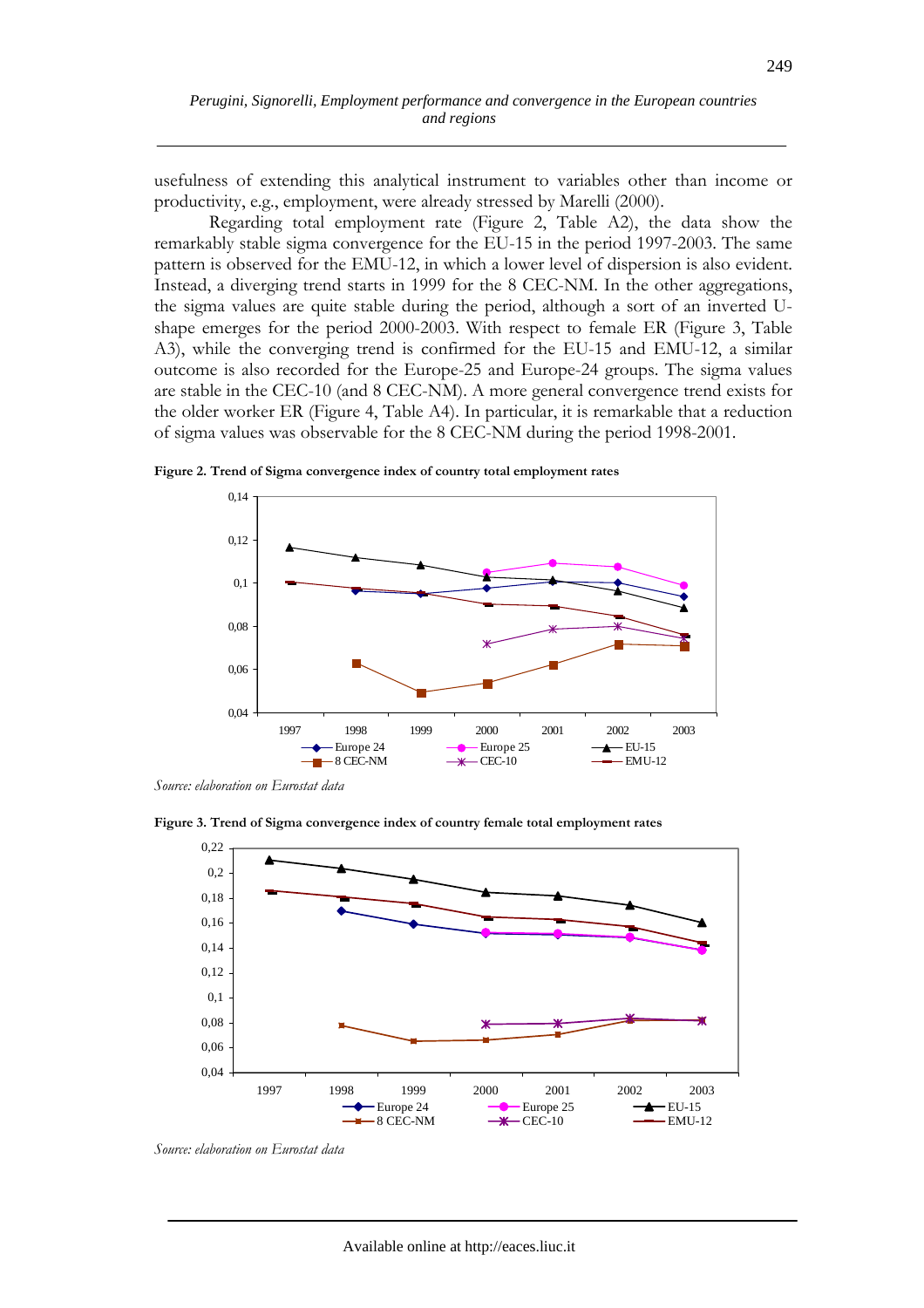

**Figure 4. Trend of Sigma convergence index of country 55-64 total employment rates** 

*Source: elaboration on Eurostat data* 

















*Source: elaboration on Eurostat data*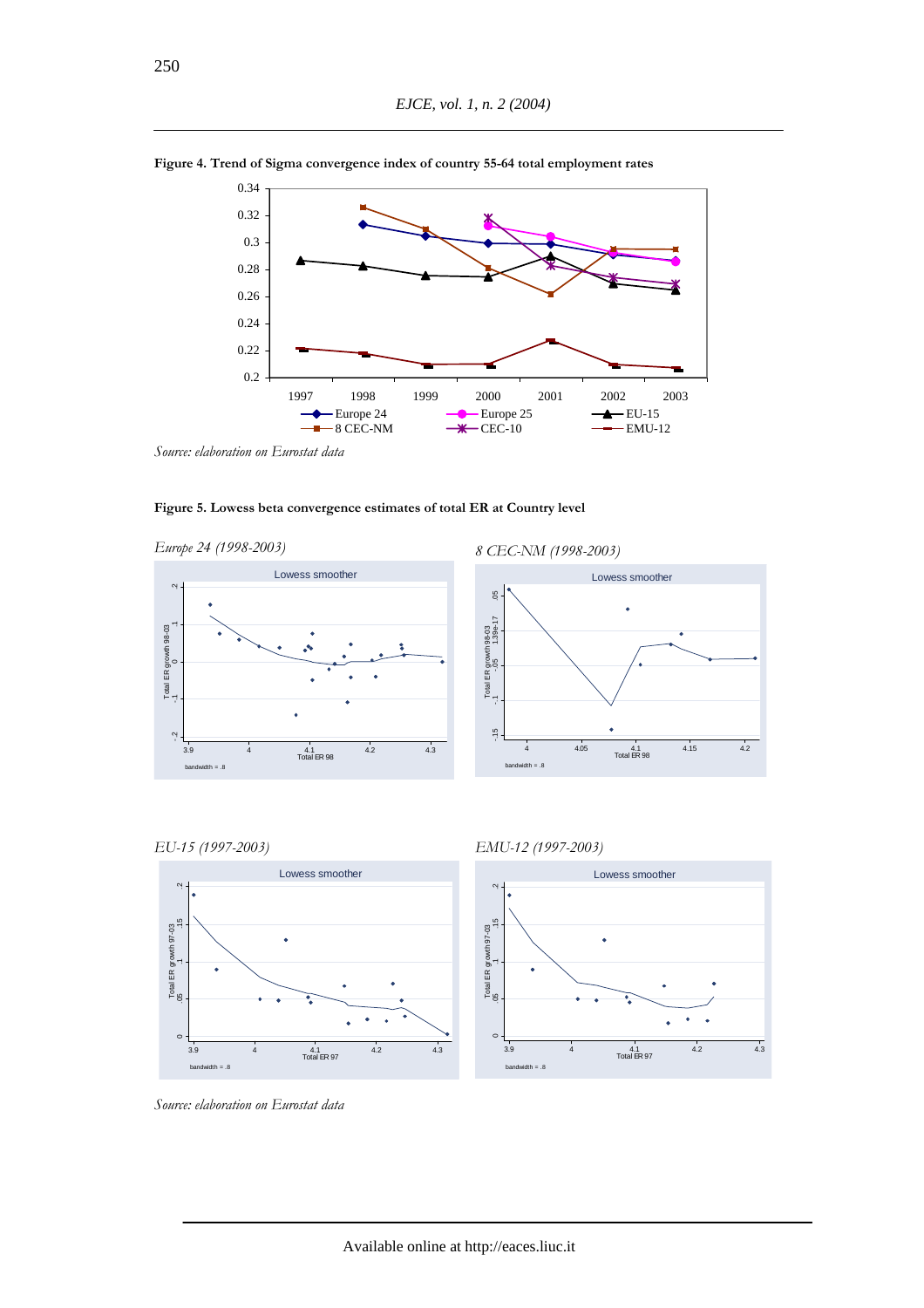The Lowess technique, with a 0.8 span, shows clear beta-convergence in EU-15 and EMU-12 total employment rates (Figure 5): the countries with the worst initial performances (1997) showed the highest employment growth (in 1997-2003). In the Europe-24 aggregation (1998-2003), only some of the worst performing countries in 1998 tend to converge, whereas no significant relationship between initial conditions and employment growth emerges, among the 8 CEC-NM. Considering female ER (Figure A1), a remarkable convergence is again recorded for the EU-15 and EMU-12, with a similar but weaker pattern for the Europe-24 countries. Instead, the absence of any clear relationship is confirmed as regards the 8 CEC-NM. In the older worker ER (Figure A2), only a weak beta-convergence emerges for the EU-15, whereas in the EMU-12 aggregate the countries converge within the two clubs of the initially (1997) best- and worst-performing countries. An analogous convergence into two clubs is observed in the 8 CEC-NM aggregate, whereas a more ambiguous outcome is recorded for the Europe-24 group.

# **3.3. Progress in Transition and Employment Performance in the Central European Countries**

The CEC-10 are characterised by various levels of progress in transition. Although we are aware of the importance of very many factors affecting employment dynamics, in this section we briefly examine the existence and stability of a relationship between synthetic indexes of transition<sup>10</sup> and national employment performance levels and changes. The transition process is well-known to have implied, *per se*, net job destruction, mainly due to the sharp fall in demand for the products of state-owned companies (and consequently in output and, although to a lesser extent, employment<sup>11</sup>) and to large-scale restructuring processes accompanied by complex inter-industry labour reallocation. Although with significant diversities among countries and also due to relevant institutional differences (Boeri and Terrel, 2002; Burda, 1993, Garibaldi and Brixiova, 1997), the emergence of a private sector has helped (and is still contributing) only slowly to offset these job losses. The patterns of job creation and destruction vary indeed significantly during transition periods, with the latter largely prevailing in the early stages; and the job creation showing instead a higher capacity to compensate for losses in later periods $^{12}$ .

<sup>&</sup>lt;sup>10</sup> The main synthetic transition index was calculated as the average of single country transition scores supplied by EBRD (Transition Report, various issues) and referring to Enterprises (3 indicators), Markets and Trade (3), Financial Institutions (2) and Infrastructure (1). The latter was not considered in 1998.

<sup>&</sup>lt;sup>11</sup> For a theoretical and empirical analysis, in the framework of the matching functions, about the speed of privatisation and closure of the state sector, see Burda (1993). Interesting works in the literature focuses on the theory of the Optimal Speed of Transition to model the labour reallocation from the inefficient old state sector to the newly established private sector (Aghion and Blanchard, 1994; Castanheira and Roland, 2000).

<sup>&</sup>lt;sup>12</sup> See Haltiwanger *et al.*, 2003, for other stylised facts about job destruction and creation in transition economies, and for a useful literature review on the topic.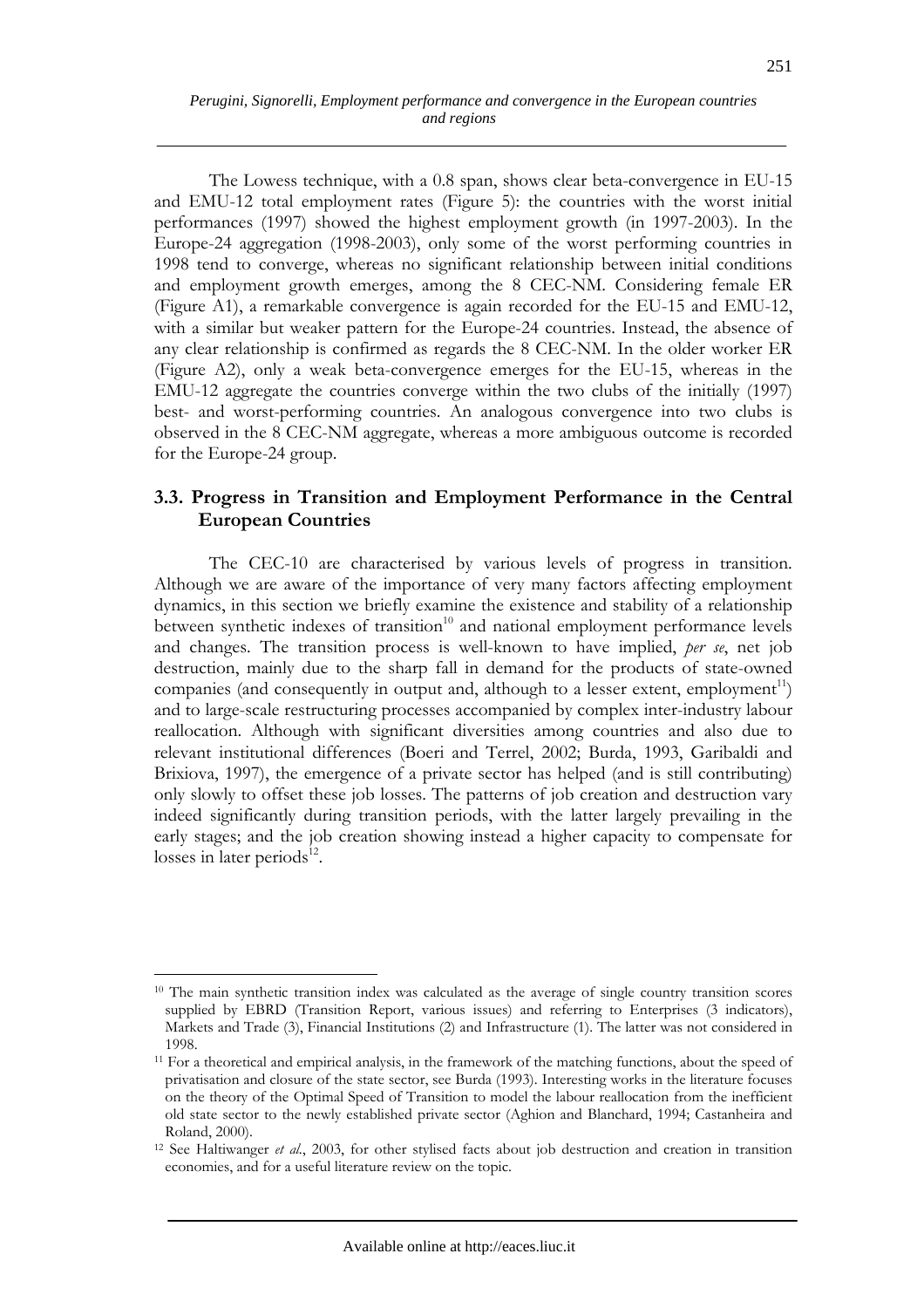

**Figure 6. Progress in transition and employment performance** 



Figure 6 shows that a simple, stable relationship between progress in transition and employment performance does not exist. However, if we exclude the influence of a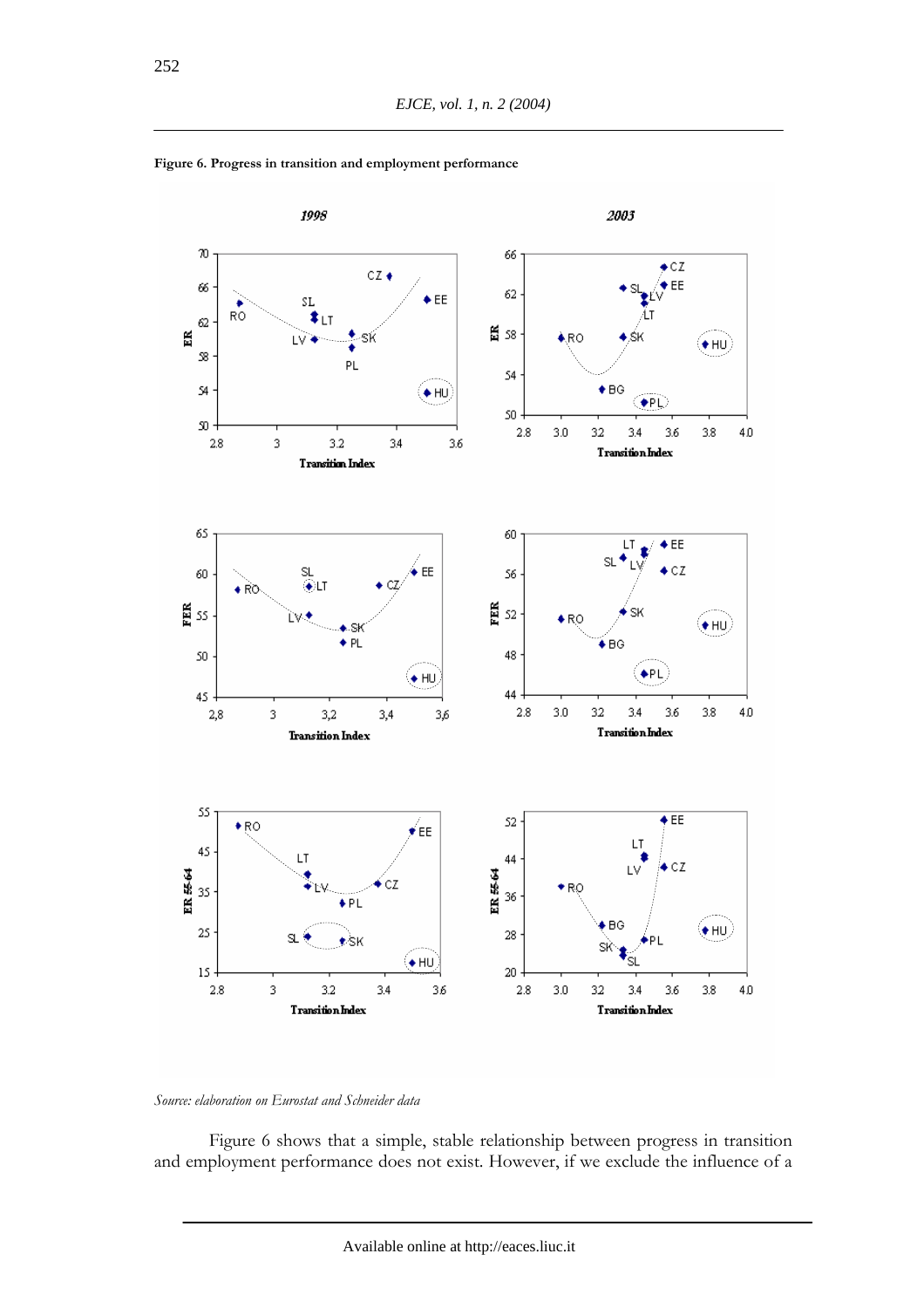few outliers, weak U-shaped relationships arise in 1998. The more recent data (2003) show, besides a downward shift of the diagrams corresponding to an almost general worsening of the employment performances, the further weakening of the U-shaped relationship (partly maintained by the Romanian situation) and the emerging of a positive correlation, which is not in contrast with the previous shape, since all the countries have now progressed to a transition stage beyond the level (roughly 3.2 of the synthetic transition index) at which the inversion of slope takes place.

The relationship between "speed" of transition, measured by variations in the synthetic transition index (2003-1998), and net job creation, calculated by the change in employment rates (2003-1998), is shown in Figure A3 (Appendix). A weak positive relationship arises: countries with faster transitions show better (less negative, or positive) net job creation. A similar positive correlation emerges for the average synthetic index (1998-2003) and the changes (1998-2003) in the three employment indicators (Figure A4).

Finally, we consider the correlation between progress in transition and size of the shadow economy (Figure 7). In this case, the relationship seems clearer: the progress in transition is generally accompanied by a reduction in the weight of the shadow economy. The exception (outlier) is Latvia, which has the highest weight of shadow economy associated with an intermediate level of transition.

**Figure 7. Correlation Between Transition Index and the Size of Shadow Economy (CEC-9\*, 2000)** 



*\* Data not available for Estonia* 

# **4. Regional Employment Performance: Converging and Diverging Patterns**

Studies at national level may hide different dynamics at regional level. A greater degree of openness in regional systems implies indeed an increasing diversification and specialization of productive structures which, together with specific social and institutional features, are likely to translate into variegated economic and employment performances. This is particularly true for Europe, where ongoing integration process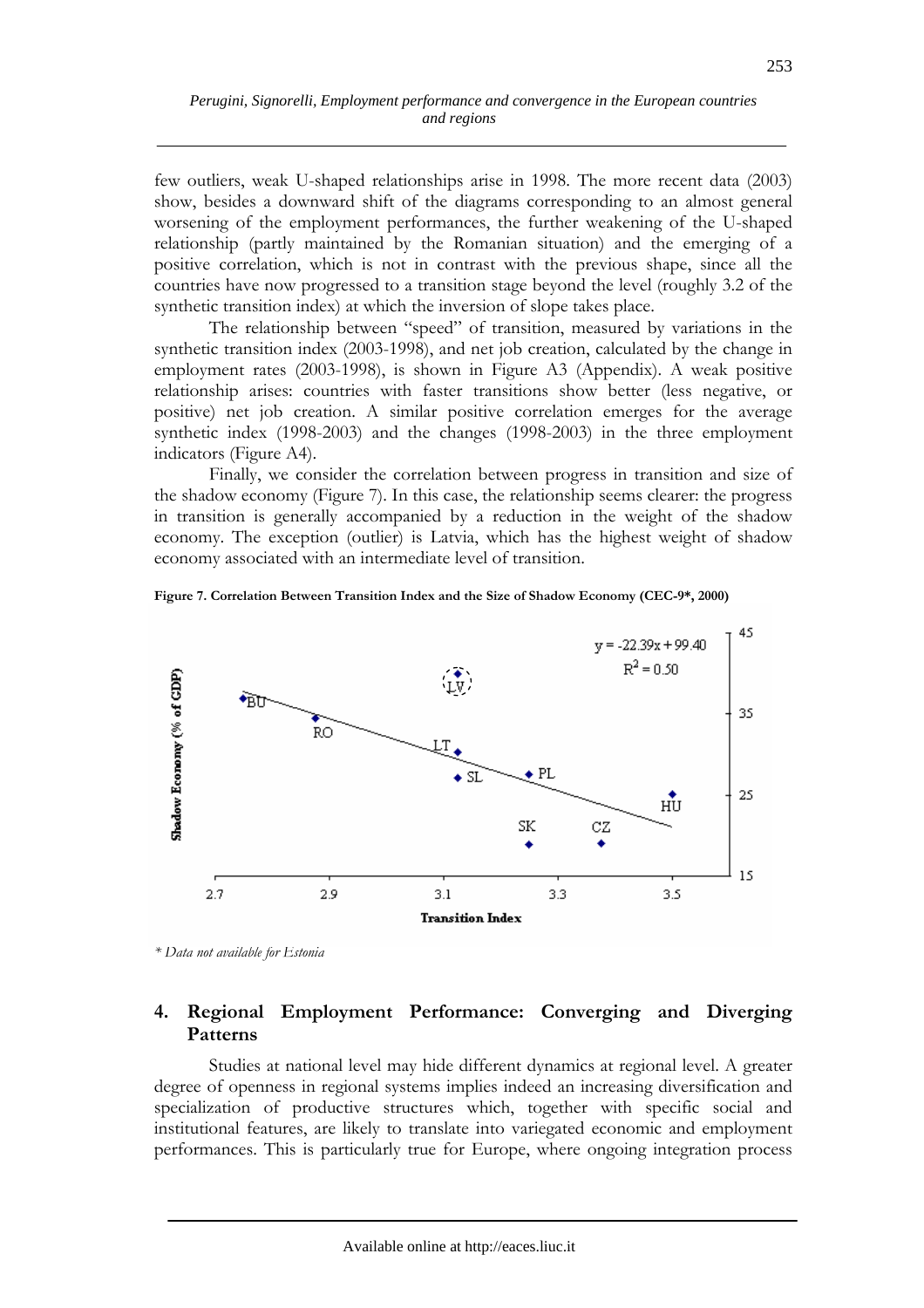renders increasingly crucial the regional dimension and the prominence of regionspecific shocks (Decressin and Fatàs, 1995), and where profound regional labour market differences have often been emphasized (e.g., Overmans and Puga, 2002). The integration process is accompanied by a physiological relative decrease in traditional influence and the significance of national borders (Marelli, 2004a). As regards the Central European Countries, the importance of regional labour market diversification, also in comparison with Western standards, and the tendency to undergo increasing disparities as transition proceeds, have already been documented (Boeri and Scarpetta, 1996).

Before comparing in a static framework the main employment structures and performance indicators at regional levels focusing on the ten CEC, it is useful to evaluate the evolution of the labour market indicator (total employment rate) which, as noted earlier, the EES has assumed as crucial. This is done for various aggregations (Europe-25, EU-15, CEC-10, 8 CEC-NM)<sup>13</sup>. From a methodological point of view, these analyses are again performed through the  $β$ - and  $σ$ - type convergence estimates; the only methodological difference with respect to the previous country level analysis is the use of a parametric technique for the  $\beta$  estimate<sup>14</sup>. The source of regional data is again the Eurostat Regio Database, the temporal extent (1999-2003) of our estimates being influenced by the availability of new labour force surveys data harmonized at European  $level<sup>15</sup>$ .

Table 2 shows the basic descriptive statistics of the regional employment rates for the four groups of countries in the first and last years available.

|           | Mean  | Min.  | Max   | 1 <sup>st</sup> | Median | 3rd      | Standard  | Coefficient  |
|-----------|-------|-------|-------|-----------------|--------|----------|-----------|--------------|
|           |       |       |       | Ouartile        |        | Ouartile | Deviation | of variation |
|           |       |       |       | 1999            |        |          |           |              |
| Europe 25 | 62.08 | 38.70 | 79.90 | 57.88           | 62.45  | 67.68    | 8.08      | 13.02        |
| $EU-15$   | 63.03 | 38.70 | 79.90 | 58.80           | 63.50  | 69.00    | 8.13      | 12.89        |
| $EMU-12$  | 60.81 | 38.70 | 74.80 | 56.80           | 61.60  | 65.80    | 7.46      | 12.27        |
| $CEC-10$  | 58.33 | 40.40 | 73.00 | 54.80           | 58.90  | 62.60    | 6.76      | 11.58        |
| 8 CEC-NM  | 59.11 | 48.10 | 73.00 | 55.70           | 58.80  | 62.00    | 5.49      | 9.28         |
|           |       |       |       | 2003            |        |          |           |              |
| Europe 25 | 63.18 | 42.00 | 78.60 | 58.10           | 63.55  | 68.70    | 7.96      | 12.60        |
| $EU-15$   | 64.97 | 42.00 | 78.60 | 61.00           | 65.40  | 70.00    | 7.31      | 11.25        |
| $EMU-12$  | 62.95 | 42.00 | 78.60 | 59.15           | 63.50  | 67.25    | 6.74      | 10.71        |
| $CEC-10$  | 56.14 | 46.00 | 71.10 | 51.20           | 55.60  | 61.70    | 6.41      | 11.41        |
| 8 CEC-NM  | 56.63 | 46.00 | 71.10 | 51.40           | 55.60  | 62.10    | 6.97      | 12.31        |

**Table 2. Descriptive statistics of the total employment rate (ER) at regional level** 

*Source: elaboration on Eurostat Regio data* 

<sup>&</sup>lt;sup>13</sup> We preferred to use sub-samples rather than geographical dummy variables, which are more common especially in regional beta-convergence analysis, since our aim was to investigate the existence of patterns of convergence/divergence within various groups of countries. 14 For a useful discussion of parametric versus non-parametric methodologies in convergence studies, see

Brasili and Oppi (2003).

<sup>15</sup> The dataset is composed of 262 NUTS-2 regions. French overseas departments (Guadeloupe, Martinique, Guyana and Reunion) are excluded, since many values were missing. The few remaining missing values were estimated by linear interpolation.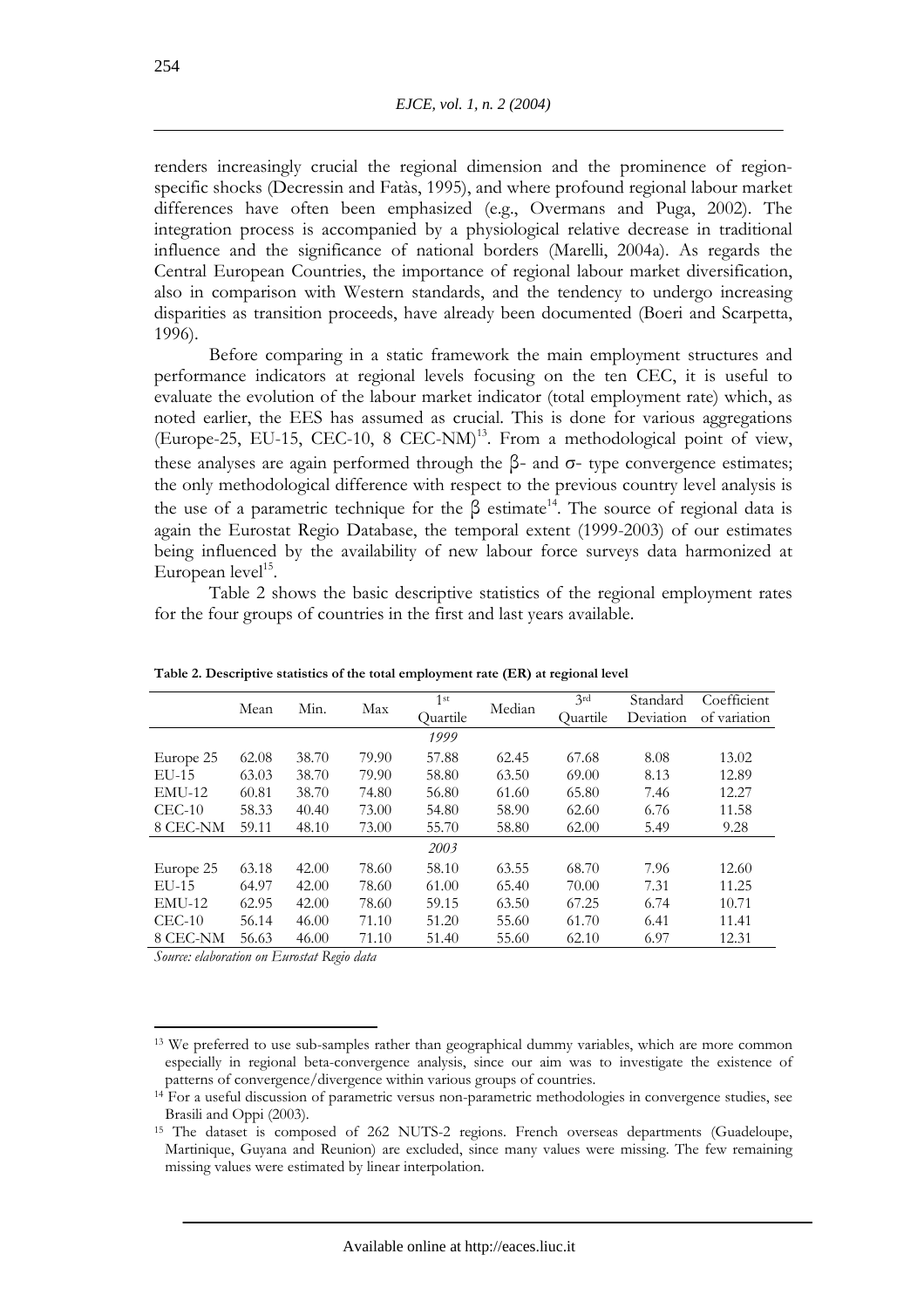### *Perugini, Signorelli, Employment performance and convergence in the European countries and regions*

To help identify major changes, kernel density estimations (Silverman, 1986) are used in Figure 8 to represent and compare the shapes of total ER distributions in 1999 and 2003 (data transformed into natural logarithms). The plots are densities that can be considered as the continuous equivalents of histograms, in which the number of intervals tends towards infinity. The point on the curve associated with any ER level can be interpreted as the likelihood that a given region will have that employment rate.













*Source: elaboration on Eurostat Regio data*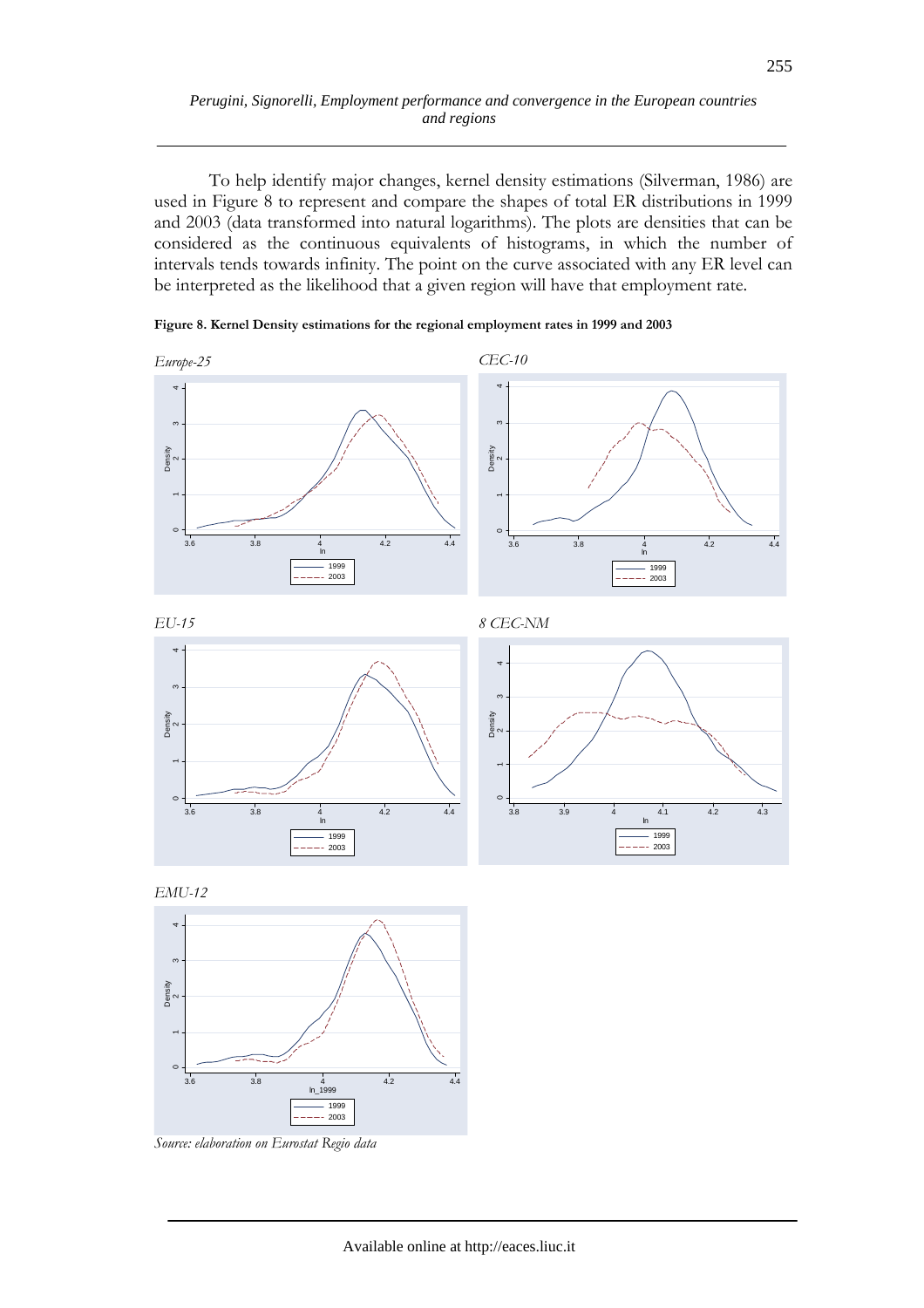The first feature which emerges from Figure 8 is the forward shift of ER distribution in the case of Europe-25, which is essentially driven by the performance of the EU-15 group (very similar to that of the EMU-12), for which the probability that a region will fall into the higher values classes increases. Thus, comparison of the distribution shapes in 1999 and 2003 indicates that the regional labour markets of the old members (and of EMU countries) have generally improved, but that they have also tended to concentrate further on the modal value, anticipating the possible existence of a σ regional convergence trend. Significantly different considerations emerge as regards the distributions of regional ER limited to Central European Countries: the distributions do not shift horizontally, but their shapes in 2003 evolve significantly in comparison to four years earlier. Namely, the distributions appear significantly less concentrated, and the probability of regions attaining the modal values decreases favoring the likelihood of having a lower ER. This is clearly described by the fact that the area below the curve has enlarged during the time period for the lowest ER levels, and it is more restricted for the average and highest ER values.

These important and differentiated evolutions in regional labour market performances are now assessed through using convergence analysis. The measure of  $\sigma$ convergence is again the standard deviation of the ER variable, transformed into natural logarithms. The trends of the dispersion coefficients are shown in Table A5 and Figure 9.



**Figure 9. Convergence trends of regional employment rates: sigma coefficient** 

*Source: elaboration on Eurostat Regio data* 

The data show a weak sigma convergence pattern between the regions of the Europe-25 countries, with a significant decrease in the dispersion only in the last year. The calculation of the same index for the other four groups of countries confirms the results of kernel density estimations and helps to interpret the aggregate trend. This can indeed be considered as the outcome of the combination of a significant converging trend for the regions of the EU-15 and EMU-12, an ambiguous pattern (until 2002) for the CEC-10, and a strongly diverging trend for the regions of the eight new member states. The outcome for the regions of the old members indicate an inversion of the trend reported by Marelli (2000) who, implementing a partially different type of analysis,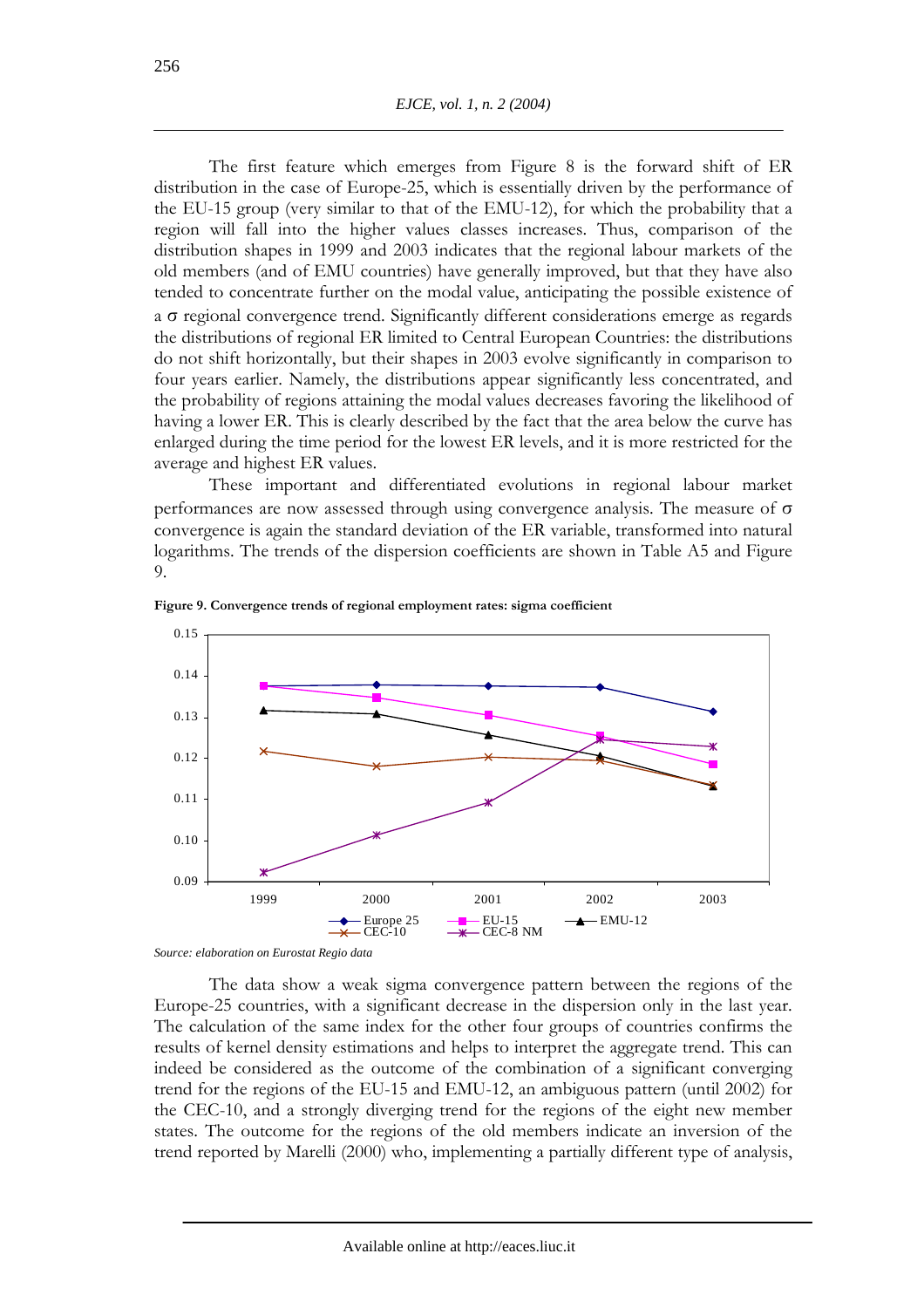considered various regional levels only for the five most important EU-15 countries and showed a clear σ-diverging trend for the period 1979-1997. The increased regional dispersion for the 8 CEC-NM would suggest that an increase in regional diversification could be a feature (although not confirmed by the σ trend for the CEC-10) not only of the earlier stages of transition (as documented by Boeri and Scarpetta, 1996), but also of more advanced stages.

Different information is supplied by the estimates along the lines of the β convergence approach. In the basic formulation, the regression model shows the link between growth rate and initial level of the variable (total employment rate, in this  $\case)^{16}$ :

$$
\Delta ER = \alpha + \beta ER_0 + \varepsilon \tag{1}
$$

where  $ER_0$  is total employment rate in 1999 and  $\Delta ER$  is its change over the interval 1999-2003. Parameter β describes the converging (if positive) or diverging (if negative) trend of regional ER toward the mean. While in general the beta-type convergence is estimated for the GDP levels in order to test the hypothesis of income convergence (Barro and Sala-I-Martin, 1995), in this case the analysis assumes the exclusively descriptive meaning of specifying if there is a relatively stronger improvement of the regional employment performances in the most disadvantaged regions. The aim of our estimate is limited to providing this information and not to deriving any estimate or quantitative consideration about the levels of the parameters. For example, since a generalised forward shift of the ER has already been shown for the EU-15 regions, β convergence indicates that regional ER converge toward higher levels.

|                                     | Europe 25                   | $EU-15$                     | $EMU-12$                    | $CEC-10$                    | 8 CEC-NM                    |
|-------------------------------------|-----------------------------|-----------------------------|-----------------------------|-----------------------------|-----------------------------|
| Dependent<br>ER growth<br>1999-2003 | Coefficient<br>and P-values | Coefficient<br>and P-values | Coefficient<br>and P-values | Coefficient<br>and P-values | Coefficient<br>and P-values |
| 1999 ER                             | $-0.122$                    | $-0.173$                    | $-0.183$                    | $-0.209$                    | 0.117                       |
|                                     | (0.000)                     | (0.000)                     | (0.000)                     | (0.009)                     | (0.329)                     |
| Constant                            | 0.521                       | 0.746                       | 0.788                       | 0.808                       | $-0.524$                    |
|                                     | (0.000)                     | (0.000)                     | (0.000)                     | (0.013)                     | (0.285)                     |
|                                     | Observations: 262           | Observations: 209           | Observations: 164           | Observations: 53            | Observations: 39            |
|                                     | Adjusted $R^2$ :            | Adjusted $R^2$ :            | Adjusted $R^2$ :            | Adjusted $R^2$ :            | Adjusted $R^2$ :            |
|                                     | 0.084                       | 0.330                       | 0.316                       | 0.109                       | $-0.001$                    |
|                                     | Prob F: 0.0000              | <i>Prob</i> $F: 0.0000$     | Prob F: 0.0000              | Prob $F: 0.0092$            | Prob F: 0.3292              |

| Table 3. Beta Convergence of regional employment rates |  |
|--------------------------------------------------------|--|
|--------------------------------------------------------|--|

*Source: elaboration on Eurostat Regio data* 

 $\overline{a}$ 16 Convergence regressions were computed with reference to the period 1999-2003, except for the regions of Bulgaria, for which the first data refer to 2000. In this case, the 1999 data were approximated by linear interpolation. The agricultural employment indicators refer to 2000 rather than 1999 for all the Polish and Bulgarian regions, and for the German regions of Leipzig, Dresden and Chemnitz. The same data for the Portuguese regions of Centro, Lisboa and Alentejo refer to 2003, since previous data are missing.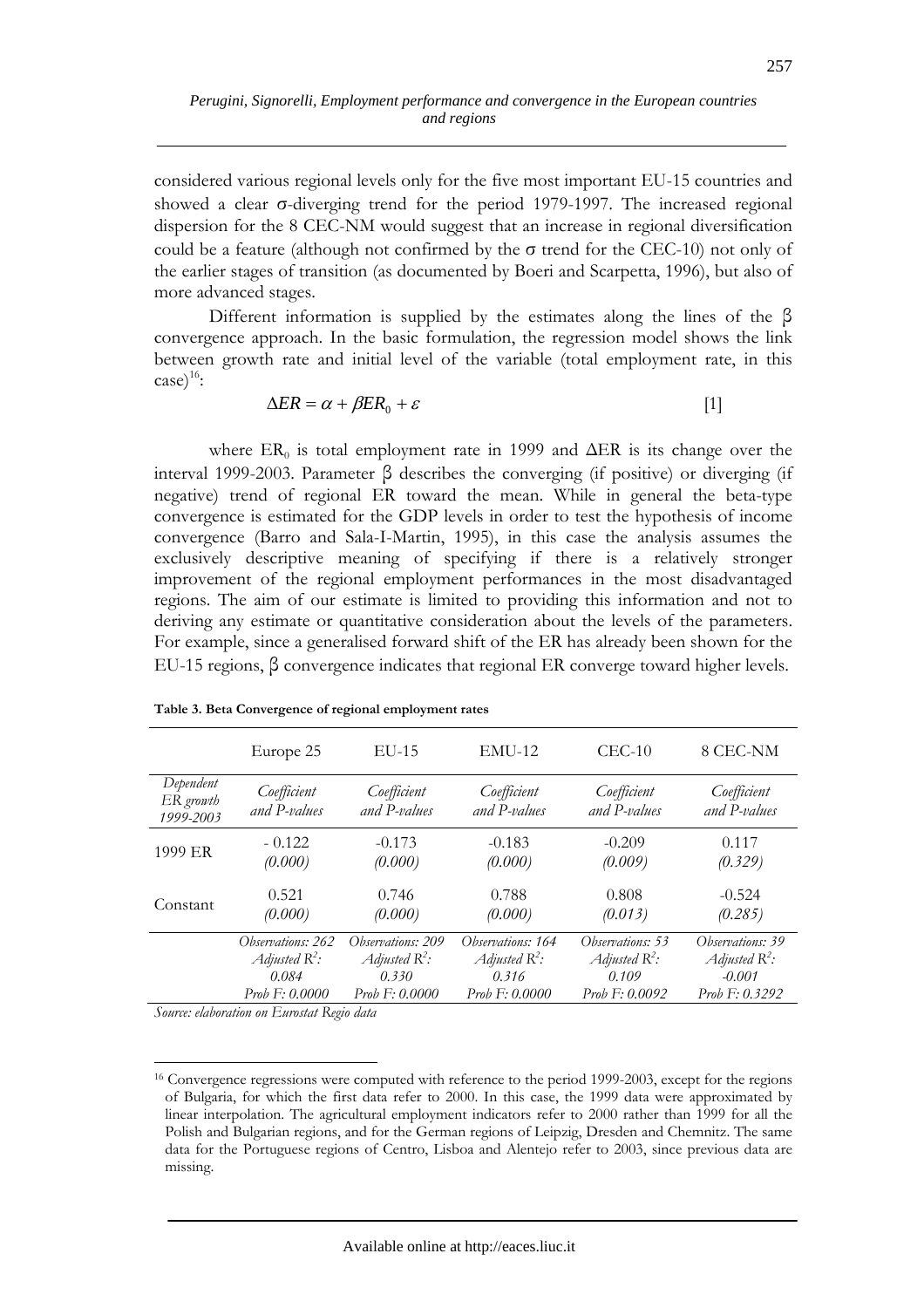The estimates derived from the basic models clearly show a beta-convergence between the labour market performances (in terms of ER) of the Europe-25 regions. The results are significantly reinforced when the analysis is restricted to the regions of the old member States and even more so when limited to the twelve members of the monetary union<sup>17</sup>. Again, these results indicate discontinuity with regard to evidence referrering to an earlier period (1979-1997) and to a limited sub-set of the EU regions (Marelli, 2000). These outcomes suggested a weak diverging trend over the whole period with a weak convergence limited to the second sub-period (1986-1997) and to the first (1979-1986) if the Spanish regions were excluded from the subset. A strong beta convergence also exists for the regions of the CEC-10. The relationship between beta and sigma convergence (the former is a necessary but not sufficient condition for the latter) is thus also evident with regard to employment performance: the significant negative relationship between initial ER levels and growth rate (the lowest regions grow faster, or, as is the case of CEC, decrease more slowly) does not imply a concentration of the distribution. The results for the 8 CEC-NM regions are ambiguous since, although a diverging pattern is suggested by the positive coefficient of the initial ER, both the single coefficients and the whole model are insufficiently significant.

In order to consider the roles of sector structure and the ongoing inter-industry reallocation of employment (already suggested by the downward trend of regional and country ER for the CEC), the beta convergence regressions have been conditioned on the importance of the farming sector (agriculture ER) in the regions<sup>18</sup> (Table 4). Many areas, especially in the Central Europe, still exhibit large primary sectors that are bound to shrink as the development process advances, and this adjustment trend cannot be neglected if the aggregate employment performances of these systems are considered.

|                        | Europe 25           | $EU-15$             | $EMU-12$              | $CEC-10$            | 8 CEC-NM            |
|------------------------|---------------------|---------------------|-----------------------|---------------------|---------------------|
| Dep. ER growth         | Coefficient         | Coefficient         | Coefficient           | Coefficient         | Coefficient and     |
| 1999-2003              | and P-values        | and P-values        | and P-values          | and P-values        | P-values            |
| 1999 ER                | $-0.151$<br>(0.000) | $-0.169$<br>(0.000) | $-0.182$<br>(0.000)   | $-0.200$<br>(0.007) | 0.042<br>(0.728)    |
| 1999 ER<br>agriculture | $-0.015$<br>(0.000) | 0.002<br>(0.414)    | 0.002<br>(0.439)      | $-0.030$<br>(0.002) | $-0.027$<br>(0.042) |
| Constant               | 0.656<br>(0.000)    | 0.732<br>(0.000)    | 0.779<br>(0.000)      | 0.829<br>(0.006)    | $-0.171$<br>(0.730) |
|                        | Observations: 262   | Observations: 209   | Observations: 164     | Observations: 53    | Observations: 39    |
|                        | Adjusted $R^2$ :    | Adjusted $R^2$ :    | Adjusted $R^2$ :      | Adjusted $R^2$ :    | Adjusted $R^2$ :    |
|                        | 0.161               | 0.332               | 0.314                 | 0.252               | 0.085               |
|                        | Prob F: 0.0000      | Prob F: 0.0000      | <i>Prob F: 0.0000</i> | Prob $F: 0.0003$    | Prob F: 0.0770      |

**Table 4. Conditional convergence of regional employment rates** 

*Source: elaboration on Eurostat Regio data* 

<sup>&</sup>lt;sup>17</sup> Logarithmic transformations only improved the significance levels of the coefficients of the dependent variables in the estimates for CEC-10 (which, in any case, remained significant at 10%, even in the estimates with non-transformed variables). All the signs of the coefficients of the parameters (and the hierarchy of the coefficients between the various levels of aggregation) remained unchanged. The same results were found for the estimates listed in Table 4. All the outcomes obtained without logtransformation are available upon request.

<sup>&</sup>lt;sup>18</sup> The importance of the agricultural sector (usually defined as the share of farming in production) as a proxy of the structural features of economic systems, is also widely used in the empirical literature (e.g., Boldrin and Canova, 2001) regarding geographical economic and income disparities.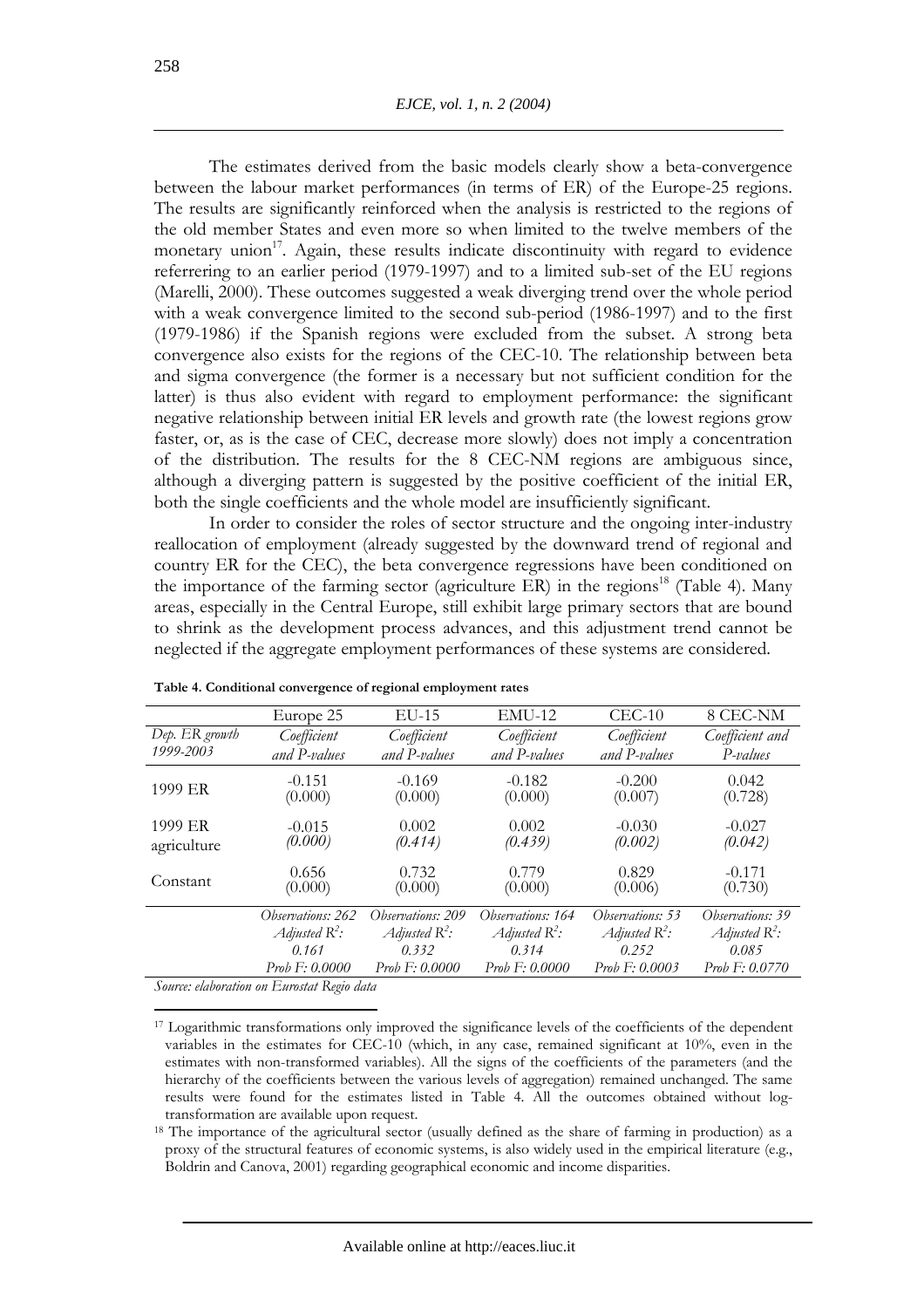The sectoral variable is significant in the models of the Europe-25 and CEC-10 regions, where its contribution to the explicative potential of the model is not negligible. The negative sign confirms the expected outcome that the regions where farming played a relatively more important role in 1999 performed worse in terms of employment rates over the subsequent four years. In other words, the outflow from the (probably) oversized primary sector still negatively affects the whole employment performance of the region. The agricultural ER does not supply any explicative contribution in the regression of the regions of the EU-15 and EMU-12, where farming has already reached a more equilibrium size.

The convergence analyses implemented at the regional level partly confirm the outcomes of the country analysis as regards the sigma converging trend of the old members versus the diverging pattern of the new EU members of Central Europe. In terms of beta convergence, while the clear trend of the EU-15 regions towards an upward concentration is confirmed, the ambiguous  $\sigma$ -trend for the CEC-10 is replaced by a strong β converging trajectory, significantly affected by the evolutions of the primary sector. This reinforces the need to gain deeper insights about the employment structure considering a wider set of labour market indicators of the regions of the Central European countries.

# **5. A Cluster Analysis for CEC-10 Regional Labour Markets**

The considerable amount of information available about the sub-national labour markets of the ten CEC can be used to evaluate the possible size and degree of similarity and diversification of their regions. To this aim, the cluster analysis techniques, of the family of multivariate statistics, look significantly promising, since they allow the observed cases, described by a set of variables, to be classified in fewer classes (or clusters), not known a-priori, maximising the similarity within the groups and the diversity among them (Fabbris 1997).

In order to maximise the reliability of the outcomes obtained, the cluster analysis was carried out using different methods and preceded by other steps aimed at optimising its implementation.

# **5.1. Data and Methodology of Analysis**

The basic dataset identified for the analysis is a matrix of 53 rows (the NUTS 2 level regions of the CEC-10) and 25 columns of the variables considered. The whole dataset was obtained from the Eurostat Regio database and refers to the year 2001. The indicators can be divided into two ideal sets: those concerning the basic features of the regional labour markets: employment rates (general, male, females, 55-64 years), selfemployment rate and share of total employment, unemployment rates (general, male, female), youth and long-term unemployment rate and share of total unemployment; and those depicting the sector composition of employment (NACE 1 sector classification), again calculated on the working-age population. The emphasis placed on this second set of indicators is justified by the role that the literature on economic growth (e.g. Paci and Pigliaru, 1999; Molle, 1997) has attributed to the industry structure, as being a crucial determinant of development, because of the well-known structural, economic and productive differences among sectors. The translation of this influence into diversified labour market performance has also been recently shown in empirical analyses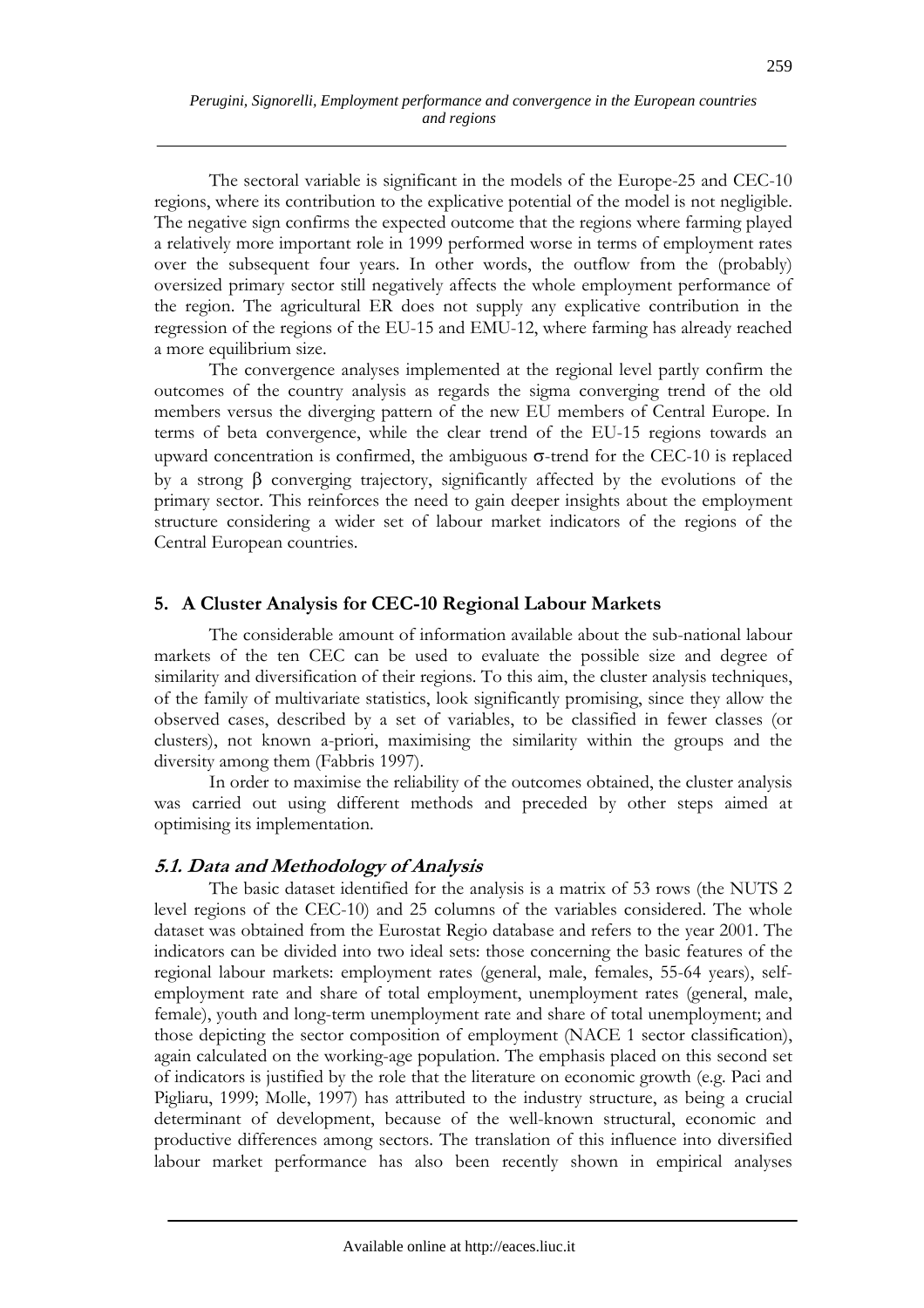concerning Europe (Marelli, 2000; Martin and Tyler, 1995). The centrality of regional structural differences could be even stronger, as partly witnessed by the convergence analysis conditioned to the role of farming used above, in the transition countries, where the ongoing adjustments can imply labour force outflows from certain sectors (typically agriculture or industries where the presence of the State is being significantly reduced) towards the unemployment area that can only slowly be re-absorbed by the economic systems (Boeri and Scarpetta, 1996).

The large number of indicators compared to the observations suggested the need to reduce the variables of the basic matrix. A correlation analysis showed significant relationships between many variables (especially those of the first set), rendering their information potential redundant. Since the cluster analysis results are strongly influenced by high levels of correlations among the active variables (Barjak, 2001), this suggested a restriction of their number. This was done through two different approaches, corresponding to the two ideal sets of indicators. The very strong correlation among some indicators of the basic features of the regional labour markets (Table A6) suggested that, among the correlated variables [as in Barjak (2001) a threshold of the Spearman Index higher than 0.80 was adopted], the one with the highest informative power and the most general meaning should be maintained<sup>19</sup>. The following variables were maintained: Total employment rate, Employment rate 55-64, Self employment rate, Total Unemployment rate, and Long-term Unemployment as a share of total employment, since the rate was highly correlated with the general unemployment indicators.

 As regards the second set of variables, those concerning the sector composition of employment, a factor analysis was carried out to identify a number of latent factors that could extract the maximum variance of the indicators with the minimum loss of information. Moving from the 9-sectors initial partition, the principal component method (SPSS Software, 9.0) identified three factors that accounted for a cumulated variance of 78.14 %. They were thus considered as satisfactory in describing the sector specialisation of the regional labour market (Table  $A7$ )<sup>20</sup>. The first component is positively correlated with the public and private service employment rates and inversely correlated with the agricultural sector: it can thus be considered a postagricultural service-oriented labour market indicator; the second and the third can be directly associated with employment in the manufacturing industry and the Mining & quarrying and Energy industry, respectively.

 Having significantly reduced the number of variables by eliminating the most evident redundancies, a first cluster analysis was implemented on the reduced matrix of 53 rows and 8 columns. Considering the attributes of the outcomes obtainable from the cluster analysis (Fabbris, 301-302) and some previous empirical literature (Marelli, 2004a; Barjak, 2001), the elaboration was organized into two levels of analysis, taking into account the clustering options available in the SPSS package. Firstly, through the hierarchic *Ward* method, the units were classified into 7 groups that were considered satisfying (dendrogram inspection and consistency with the ex-ante available information). Subsequently, in order to test the stability of the outcome, such clustering was optimised through a new cluster analysis, but using the non-hierarchic *k-means* method, with the instruction to classify the observations into 7 groups whose centres

<sup>&</sup>lt;sup>19</sup> Employment rates were thus preferred over the shares of the variable total.<br><sup>20</sup> KMO and Bartlett's sphericity tests were both satisfactory. The first one reaches 0.803, considered as "merit" by Kaiser (1974) (quoted in Fabbris, 1997, p. 194).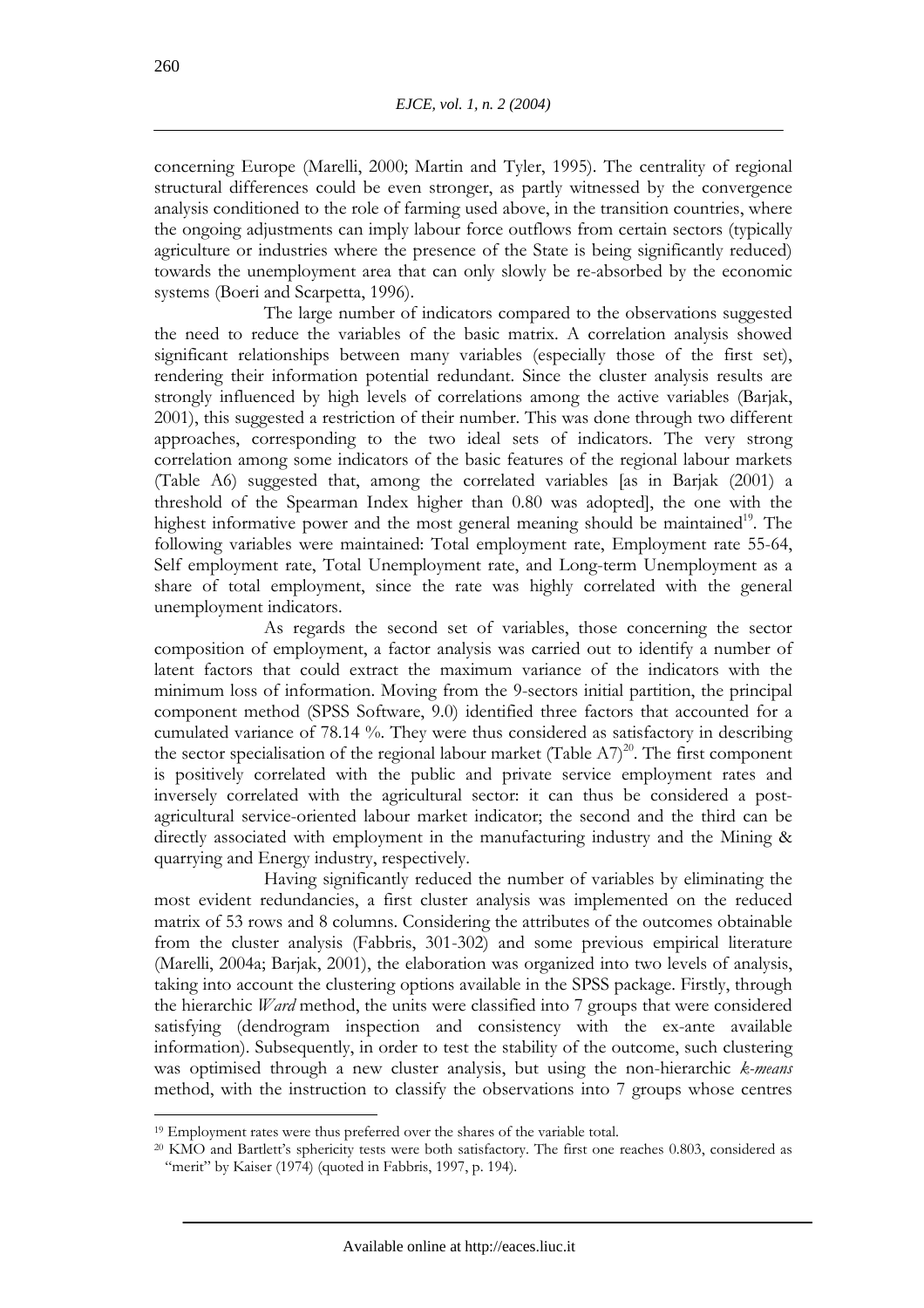coincided with those of the groups of the previous application (Ward). With the exception of three observations out of  $53^{21}$ , this procedure gave a classification that was coincident with the previous one. For this reason, it was considered to be sufficiently reliable and was finally adopted.

Afterwards, in order that the influence of the choice of the variables on the characterisation obtained be more explicit (especially those concerning the sector employment), two further cluster analyses were implemented using the two sets of variables separately. The outcomes, obtained using the methodology described above, provide further interesting points for discussion.

# **5.2 The Outcomes**

The classification obtained and the cluster characterisation using the whole set of variables are presented in Table 5, Table A8, and Map 1.

| Cluster | Employment<br>rate | Employment<br>rate 55.64 | Self empl.<br>rate | Unempl.<br>rate | Long Term<br>Unempl.<br>share | Post agric.<br>Service<br>oriented | Manufact. | Mining and<br>quarrying |
|---------|--------------------|--------------------------|--------------------|-----------------|-------------------------------|------------------------------------|-----------|-------------------------|
|         | $-1.05$            | $-0.83$                  | $-0.62$            | 1.22            | 0.74                          | 0.01                               | $-0.24$   | $-0.28$                 |
| 2       | $-0.37$            | $-0.34$                  | $-0.52$            | $-0.21$         | $-0.33$                       | 0.18                               | $-0.15$   | $-0.28$                 |
| 3       | 1.92               | 1.58                     | 0.05               | $-1.20$         | $-2.09$                       | 3.64                               | $-2.08$   | $-0.28$                 |
| 4       | 0.84               | $-0.05$                  | $-0.34$            | $-1.00$         | 0.09                          | $-0.17$                            | 1.70      | $-0.28$                 |
| 5       | $-0.29$            | $-0.47$                  | $-0.73$            | 0.50            | 0.19                          | 0.43                               | $-0.15$   | 3.54                    |
| 6       | 0.16               | 0.51                     | 1.08               | 0.02            | $-0.31$                       | $-0.24$                            | $-0.41$   | $-0.15$                 |
|         | 1.52               | 2.55                     | 2.52               | $-0.99$         | 0.05                          | $-2.08$                            | $-1.04$   | 0.33                    |

**Table 5. Characterisation of the clusters (cluster mean – general mean)** 

*Source: elaboration on Eurostat Regio data* 

*All the variables were standardised (m=0, var=1)* 

The map highlights how the clusters, along with a certain level of geographical compactness, also show a common cross-country dispersion. Only Cluster 3 is indeed exclusively made up of regions of one country (Romania), while all the remaining ones go beyond national borders. Similarly, each country is articulated into regions belonging to different countries; Poland and Romania show the highest levels of diversification and Bulgaria and the Slovak Republic the lowest. This first outcome (also confirmed when a larger number of clusters is adopted), consistent with Marelli (2004a), supports the growing importance of the regional differences as well as the economic and policy relevance (Overmans and Puga, 2002) of the regional dimension. The clusters characteristics help to identify this cross-country articulation of the regional labour markets.

<sup>&</sup>lt;sup>21</sup> The 3 observations moved to the next (most similar) cluster.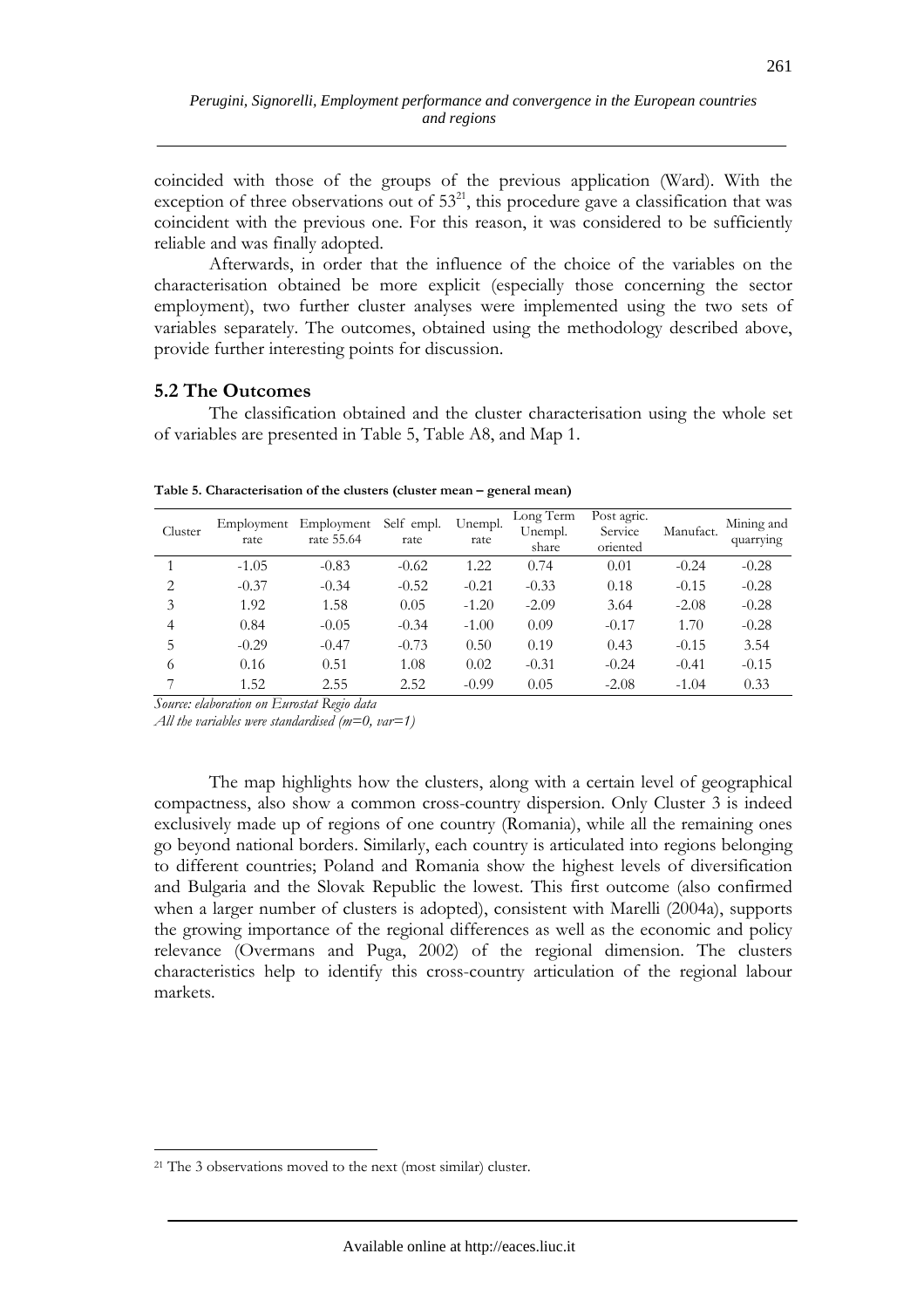

**Map 1. Regional labour market clusters of the central European countries** 

Cluster 1, which groups 13 regions, contains a relevant part of southern Bulgaria, all the regions of Slovakia except the region of the capital city (Bratislava), the northern regions and the Dolnoslaskie region of Poland. The regions show marked below-average levels for all the employment rates and the highest unemployment levels. From the sectoral point-of-view, they show an average agricultural and tertiary specialisation and weak manufacturing and mining and quarrying industries. Cluster 2 (the Baltic Countries, eastern Hungary, two regions of southwest Poland and the South-West region of Bulgaria), shows many features that are similar to the previous group, but differs substantially in terms of unemployment rates (lower than average). In other

*Source: elaboration on Eurostat Regio data*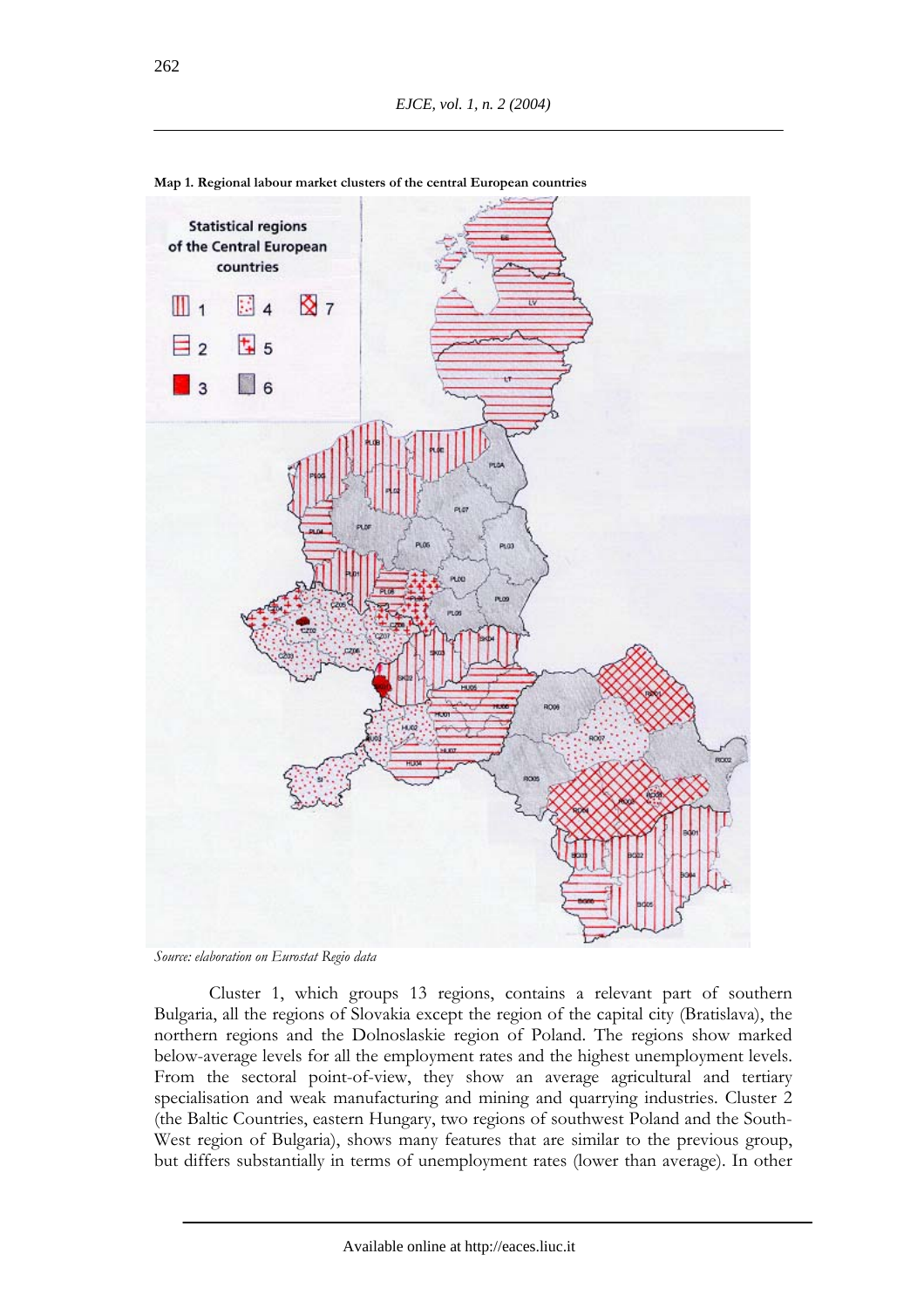words, with the sectoral specialisation and the levels of labour market participation being equal, these regions are more able to absorb labour supply in the economic system. Cluster 3 is made up of two urban regions, Bratislava and Praha, the two capital cities of Slovak Republic and Czech Republic, respectively. This cluster, together with cluster 7, shows the best labour market performances. Cluster 7 is composed of three regions of Romania that still rely heavily on agriculture and this fact probably distorts the employment performance by overestimating labour participation and underestimating unemployment. Cluster 4 is composed of most of the Czech Republic, Slovenia, the western regions of Hungary and the two Romanian regions of Bucaresti and Centru. The group shows a high employment rate, average levels of employment for the class of workers aged 55-64, and low self-employment and unemployment rates. From the sectoral point of view, these regions are the most specialised in the manufacturing industry and show an agricultural sector that is still important in terms of labour absorption. Cluster 5 groups two confining regions of Poland (Slaskie) and the Czech Republic (Ostrasvsco) and the eastern Czech region of Severozapad, which are still significantly dominated by the mining and quarrying sectors. This sector specialisation (coupled with the strong historical presence of the traditional heavy industries) and their structural difficulties are probably the major determinant of the poor labour market performance of these regions. It should be said that a greater regional detail would probably highlight some diversities in the Polish region due to the existing structural differences. Cluster 6 includes a large portion of central and eastern Poland and one eastern and the two western regions of Romania and shows aboveaverage employment rates (especially self-employment), average unemployment and lower long-term unemployment levels. From the sectoral point of view, the group average shows a relatively high reliance on agriculture and a low level of importance of the manufacturing sector. For these regions, together with those of group 7, further job losses are to be expected from the adjustment process in the primary sector (Overmans and Puga, 2002), similar to that already envisaged by Barjak (2001) for the case of eastern Poland.

In order to help the interpretation of these outcomes and assess the role of the structure of employment in determining the CEC-10 regional labour market performance, two further cluster analyses were implemented separately for the two sets of variables. For the sake of brevity, only the analysis implemented using the employment and unemployment variables is reported (Tables A9 and 6), since the other analysis only classifies the regions according to their employment industry articulation**<sup>22</sup>**.

| Cluster | Employment<br>rate | Employment<br>rate 55.64 | Self employment rate Unemployment rate |         | Long Term<br>Unemployment share |
|---------|--------------------|--------------------------|----------------------------------------|---------|---------------------------------|
|         | $-1.03$            | $-0.81$                  | $-0.59$                                | 1.16    | 0.25                            |
|         | 0.30               | $-0.16$                  | $-0.48$                                | $-0.64$ | 0.17                            |
|         | 1.68               | 2.16                     | 1.53                                   | $-1.07$ | $-0.81$                         |
|         | 0.16               | 0.51                     | 1.08                                   | 0.02    | $-0.31$                         |

| Table 6. Characterisation of the clusters (cluster mean - general mean) |  |
|-------------------------------------------------------------------------|--|
|-------------------------------------------------------------------------|--|

*Source: elaboration on Eurostat Regio data. All the variables were standardised (m=0, var=1)* 

 $\overline{a}$ 

<sup>22</sup> This classification is of core importance if the economic structure is the main focus of the analysis, and if it is used to distinguish regional industry structures as a preliminary step to other elaborations (as in Marelli 2004b). The outcomes of this cluster analysis are available upon request.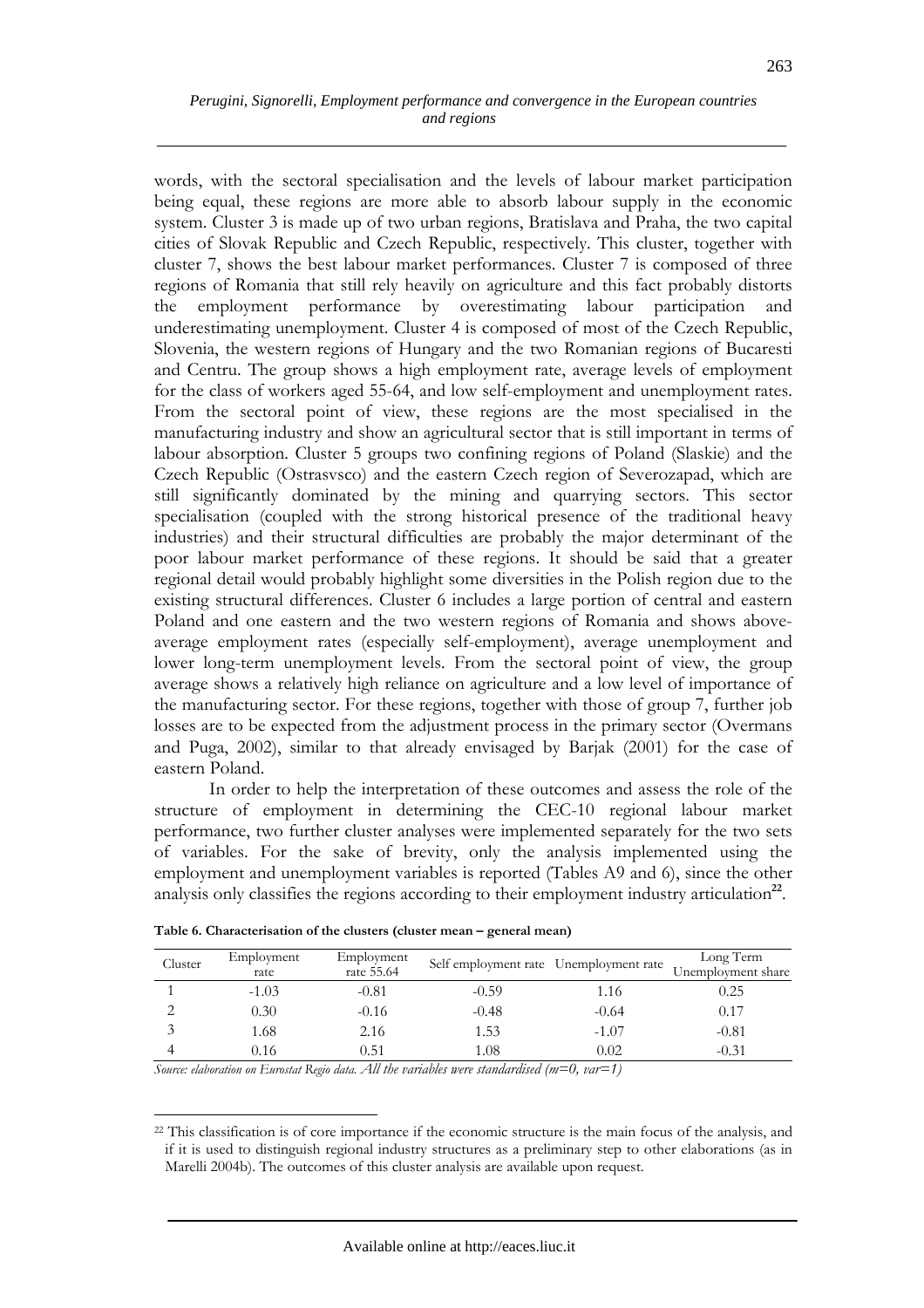The first group corresponds largely to the previous Cluster one, both in terms of labour market features and geographical articulation. The only exceptions are indeed the Polish regions of Slaskie, Opolskie and Lubuskie: in the previous analysis the first one belonged to the cluster of regions specialized in the mining and quarrying sector, while the other two regions belonged to Cluster 2 (the most similar to the previous first group). The second Cluster, with a better-than-average performance in terms of total employment and unemployment rates but with a lower level of the other indicators, largely corresponds to the sum of Clusters two and four in the previous analysis, grouping all of Hungary, the three Baltic Countries and Slovenia, all of Czech Republic (with the exception of Prague), the Romanian regions of Centru and Bucaresti and the Bulgarian region of Yugoiztochen. The best performing Cluster 3 coincides perfectly with the union of the previous clusters three and seven (the best performers in the previous analysis). Their outstanding outcomes, especially in terms of ER correspond to the greatest distance in terms of sector employment structure (two capital cities of Prague and Bratislava and the three most agricultural regions of Romania). Finally, Cluster four perfectly overlaps the previous Cluster six.

The substantial stability of the configurations of Clusters one and six of the previous analysis, also recorded when the sector variables are dropped, is clearly a consequence of the relatively weak characterization of the regions included in the groups in terms of employment industry specialization (see Table 5). These can be considered therefore the regions where the labour market performance is less dependent on the sector structure of the economy, and in a certain sense they can be considered less vulnerable to the ongoing general sector reallocation of resources. The opposite is true for the previous Clusters three and seven, where the employment structure information allows distinguishing between the service-oriented regions and those where a massive outflow from farming (and a marked deterioration of labour market indicators) is to be expected. Similarly, the sector indicators provide useful information for discerning the very different performance of previous Clusters two and four (in the second analysis all their regions belong to Cluster two). In particular they are helpful in separating the regions where the manufacturing sector plays a relevant role and is able to guarantee a good labour market performance, from those where a fuzzier sector structure is accompanied by lower unemployment rates and a weaker labour market participation (indicated by lower-than-average ERs). In summary, it can be underlined how the agricultural sector in particular (as also anticipated in dynamic terms by the regional convergence analysis) strongly influences the regional labour market performances, and this underlines its relevance in terms of policy intervention targeted at preventing further marked deterioration in terms of employment.

### **6. Concluding Remarks**

This paper analyses national and regional (NUTS-2) employment performance and convergence for various aggregations of 27 European countries (EU-25, plus Romania and Bulgaria), mainly using the three employment indicators (total, female, older worker) adopted by the European Employment Strategy (EES) to define quantitative objectives to be reached by 2010. Analysis focuses exclusively on these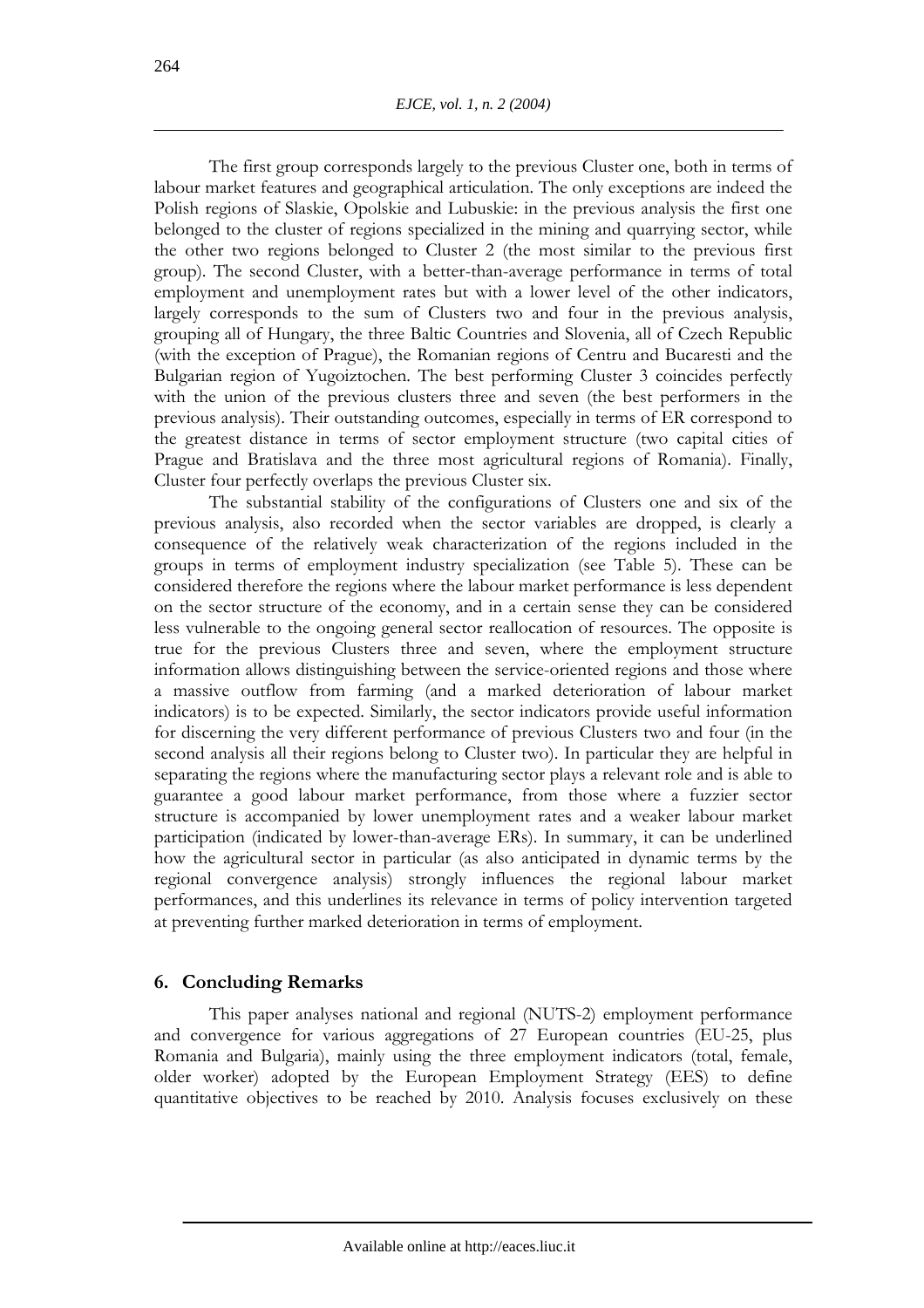quantitative aspects, although we are aware of the importance of other crucial features of employment (i.e. labour productivity and real wage levels and changes)<sup>23</sup>.

The national level of investigation confirmed the existence of marked differences in employment performances within the Europe-27 aggregation, but also in those of EU-15, EMU-12, CEC-10 and 8 CEC-NM. For many countries, the 2003 levels of labour market performance were still far from the three European goals and the weight of the shadow economy is still unacceptable. In 2003, only Denmark, Sweden and the U.K. had already reached all three quantitative objectives of the EES.

However, net job creation in the period 1997-2003 was remarkable and positive in all the EU-15 and EMU-12 countries, whereas dynamics in the new and acceding countries were more heterogeneous (and, mostly, negative). In particular, Spain and Ireland experienced extraordinarily high net job creation; on the contrary, Poland and Romania suffered remarkable net job destruction.

The  $\sigma$  and Lowess  $\beta$  convergence analysis highlighted the fact that the remarkable net job creations in the EU-15 (and EMU-12) were accompanied by a significant (national) convergence in all three employment indicators (1997-2003). As regards total employment rate, significant converging trends (both σ and β) also exist and are significant at regional level for both EU-15 and EMU-12 aggregations.

In the ten CEC (eight new EU members, plus Romania and Bulgaria) a significant  $\sigma$  convergence (2000-2003) exists only for the older worker employment rates. Analysis at regional level highlights a weak σ convergence and a significant β convergence for total employment rates in the period 1999-2003. The β convergence conditioned on the (initial) employment weight of the agricultural sector shows that regions where it was higher in 1999 had worse performances in the period 1999-2003.

In the 8 CEC-NM (new members), a σ-diverging trend started in 1999 for the total employment rate indicator, whereas a converging dynamic was limited to the period 1998-2001 for the older worker employment rate. As shown in regional analyses, a significant σ-diverging trend exists for (regional) total employment rates (1999-2003) in the 8 CEC-NM. Results of Lowess analyses for the same group of countries highlight the prevalence of net job destruction (1998-2003), accompanied by the absence of a β convergence dynamic.

In the national-level analyses for the ten CEC, an empirical investigation of the relationship between "progress in transition" and employment performance was also carried out. In general, a simple, stable relationship does not emerge. The data indicate that progress in transition was still accompanied by net job destructions in six out of the ten CEC (especially Poland and Romania) during the period 1998-2003. However, the weak U-shaped relationship in 1998 evolved in 2003, as transition proceeded, toward a positive relationship. This is not in contrast with the result of 1998, since by now the most part of the countries are on the upward section of the curve. The positive correlation of "speed in transition" (and of the 1998-2003 average level of transition) with net job creation cannot easily be explained, due to difficulties in defining the principal direction of causality. The significant net job destructions that still exists in many countries can indeed affect the process (and speed) of transition, making

<sup>23</sup> The new strategic goal established at the Lisbon Council in 2000 for the following decade is: *"to become the most competitive and dynamic knowledge-based economy in the world, capable of sustainable economic growth with more and better jobs and greater social cohesion"*.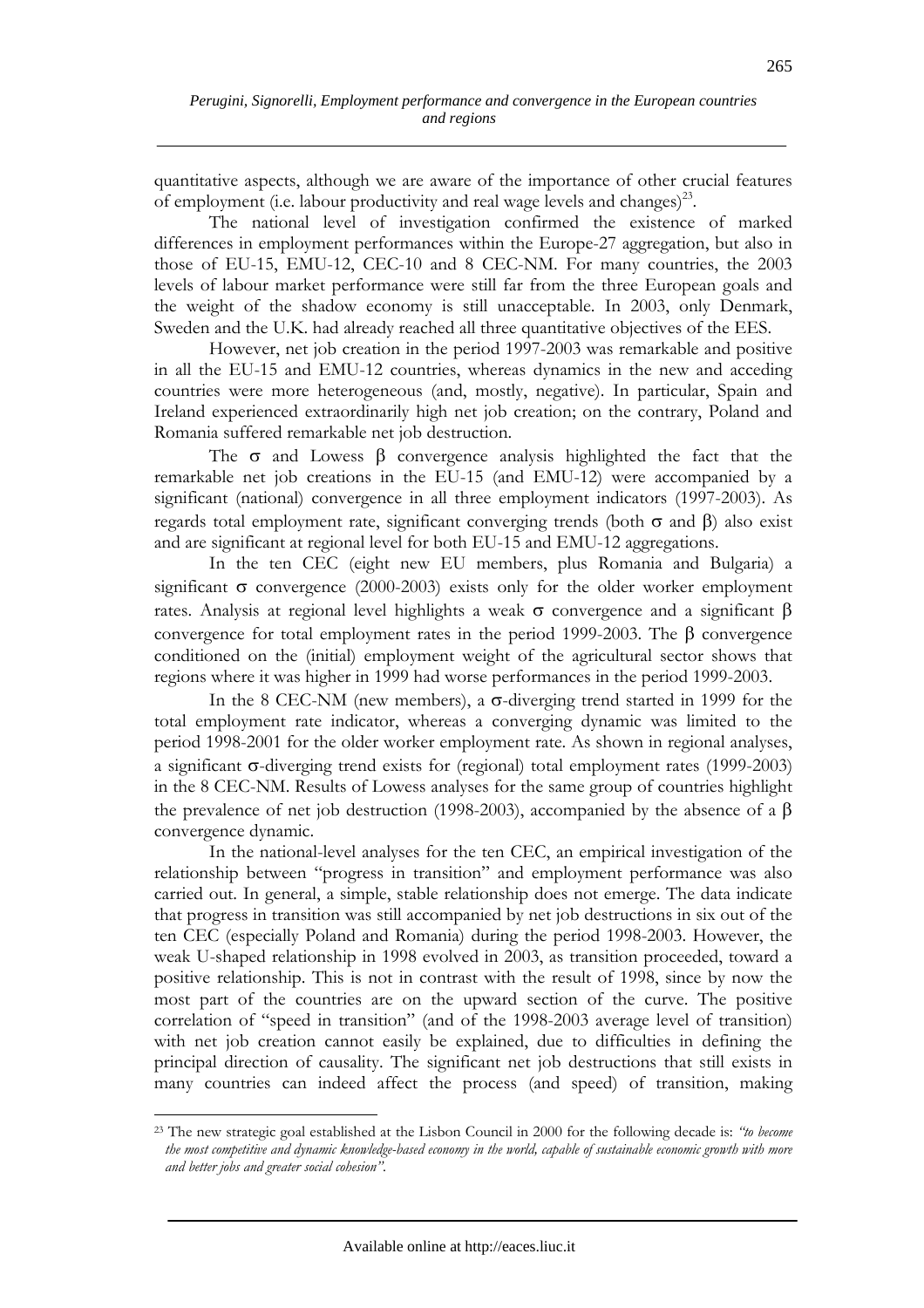institutional changes (e.g., price liberalization and/or privatization in some sectors) politically difficult beyond certain thresholds (Burda, 1993). Moreover, the fact that countries with lower synthetic transition indexes have a larger shadow economy does not guarantee that further progress in transition will immediately be accompanied by a reduction in "irregular employment" and that the latter will automatically emerge on to the formal labour market.

As regards the regional level of investigation, cluster analyses were also carried out for the 53 regions of the ten CEC (2001). The main results show that: (i) all the countries have a high level of regional labour market diversification; (ii) regions with similar employment performance and/or sectoral structure are scattered throughout various and not necessarily adjacent countries; and (iii) the industry structure (especially the weight of the farming sector) still significantly affects (official) employment performance in many regions.

Referring only to the two main institutional changes in recent years (adoption of a single currency by 12 EU countries, and the move of eight CECs toward EU membership) and to a specific policy innovation (launch of the European Employment Strategy in 1997, as a co-ordination of multilevel "regional" employment policies), we can now highlight some key conclusions and provide some tentative interpretations and possible implications, on the basis of the main empirical results of this paper .

The 12 European countries which adopted a single currency, notwithstanding the restrictive macro-economic policies required to respect the financial convergence goals defined by the Maastricht Treaty criteria (1992) and confirmed in the "Stability and Growth Pact" (1997), have (like the EU-15 aggregation) been characterised by significant and to some extent unexpected improvements in (national) employment performances (1997-2003) and by σ- and β-convergence trends on both national (1997- 2003) and regional (1999-2003) levels. We argue that a positive link between the (surprising) employment performance and the role played by the European Employment Strategy cannot be excluded. The effects of the EES on employment are extremely difficult to evaluate, but the overlap, in the period 1997-2003, of some quantitative evidence (which also partly emerged in our research) with important employment policy innovation, support the above statement: (i) in contrast to the previous periods, employment significantly increased in all the EU-15 members (more than 12 million new jobs in the EU-15 from 1997 to 2002, of which about 10 million were permanent jobs), and this is also true for the most recent years, when GDP growth rates were extremely low (employment/GDP elasticity has increased remarkably); (ii) employment increases (1997-2003) were much higher in the EU-15 and EMU-12 countries and regions with the worst initial performance, and a significant reduction in national and regional dispersion also emerges; (iii) a general convergence of employment rates toward the three European objectives arises; (iv) unemployment, especially longterm, decreased (the decline was less than the increase in employment, due to higher participation in the labour market); (v) the process of exchange of information between member States, encouraged by the EES, allowed better assessment of the transferability of good practices; (vi) after 2000 (Lisbon Council), the EES provided a better definition of clearer quantitative objectives, with greater emphasis on net employment creation rather than unemployment reduction; (vii) the EES Employment Guidelines recommended and strongly encouraged some labour market reforms and better implementation of many instruments (public and private employment services, life-long learning, wage moderation, etc.).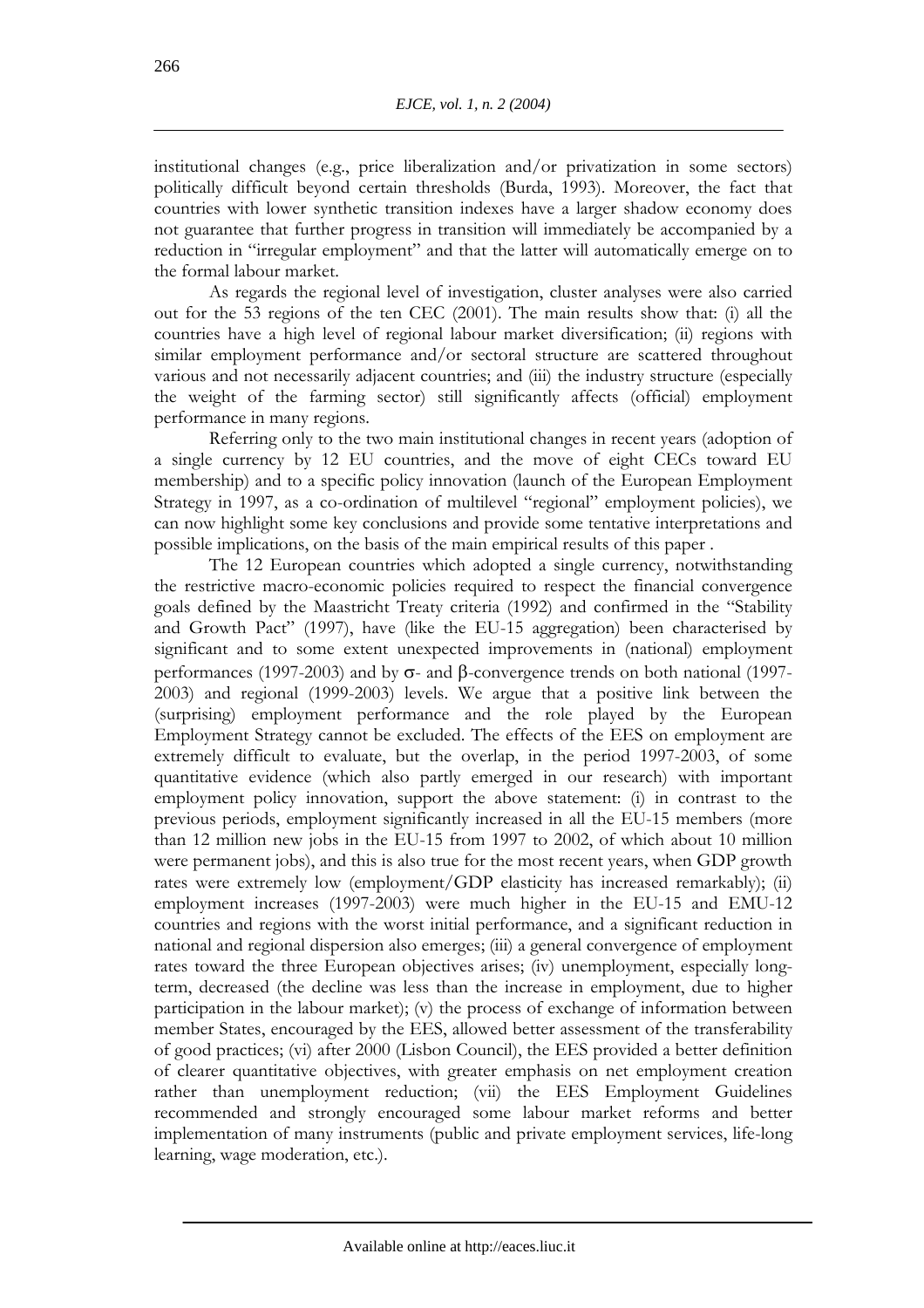267

The 8 Central European countries (new EU members) which had heterogeneous but mostly negative dynamics, accompanied by σ- and β-divergence trends at both national and regional levels, have in recent years concentrated significant efforts to further improving their levels of transition and on comply with the requirements of EU membership. It can be argued that these institutional changes - which led to considerable job destructions only later partly compensated by job creation patterns in the newly created private sector – may be considered as the main causes of the labour market dynamics evidenced during this period. In this framework, preliminary steps in complying with the EES guidelines<sup> $24$ </sup> (and their eventual results) are probably dominated by the above-mentioned commitments. Notwithstanding the considerable variety in the patterns and speeds of national transition, it may be argued that, in the near future, labour market dynamics will finally show visible quantitative improvements, as a result of the combined effects of the fading of the negative employment effects of transition and the spread of the potential contained in the EES employment guidelines. The three general<sup>25</sup> guidelines and most of the ten specific<sup>26</sup> ones, adopted in the 2003 revision of the EES, seem indeed to be able to address some of the crucial issues of the CEC labour markets, as also evidenced in this paper (e.g., favouring emergence of irregular employment, encouraging job creation and entrepreneurship, implementing active, preventive measures for the unemployed)<sup>27</sup>. In particular, the results of our regional analyses, which showed marked and growing levels of diversification even within single countries, are pertinent to the last specific guideline (*addressing regional employment disparities*). These remarkable differences (in terms of both employment structure and performance) indicate the appropriateness of the (vertical and horizontal) subsidiarity principle and the need for its effective enforcement, as envisaged by the EES and concretely translated, for example, into the enhanced importance of regional dimensions in defining priorities according to the main financial instrument of the EES (European Social Funds). From this point of view, the greater importance attached to the so-called Active Labour Market Policies (ALMP) in itself implies a de-centralisation process, since

 $\overline{a}$ 24 EU co-ordination on employment policies (EES) is an important part of the Community *acquis*. The objective of the Commission is to ensure that candidate countries define employment policies that will prepare them for membership in the Union and progressively adjust institutions and policies to the European Employment Strategy, to allow the full implementation of the Employment Title of the Treaty since their accession. It was indeed agreed that, in a first step, the candidate countries and the Commission would analyse the key challenges for employment policies in the "Joint Assessment Papers" signed by the Commissioner for Employment and Social Affairs and by the Ministers of Labour. The eight new EU members started to participate fully in the European Employment Strategy and submitted their first National Action Plan in September/October 2004.<br><sup>25</sup> (i) full employment, as defined in Lisbon and Stockholm; (ii) quality and productivity at work

<sup>(</sup>employment growth must be accompanied by productivity changes in order to permit real wage increases); and (iii) a cohesive and inclusive labour market (employment is a crucial mean to social inclusion).

 $26$  (i) active and preventive measures for the unemployed and inactive; (ii) job creation and entrepreneurship; (iii) address change and promote adaptability and mobility in the labour market; (iv) promote development of human capital and lifelong learning; (v) increase labour supply and promote active ageing; (vi) gender equality; (vii) promote integration and combat discrimination against disadvantaged people in the labour market; (viii) make work pay through incentives to enhance work attractiveness; and (ix) transform undeclared work into regular employment; (x) address regional employment disparities.

<sup>&</sup>lt;sup>27</sup> In addition each single country receives EES recommendations according to the particular features of its labour markets.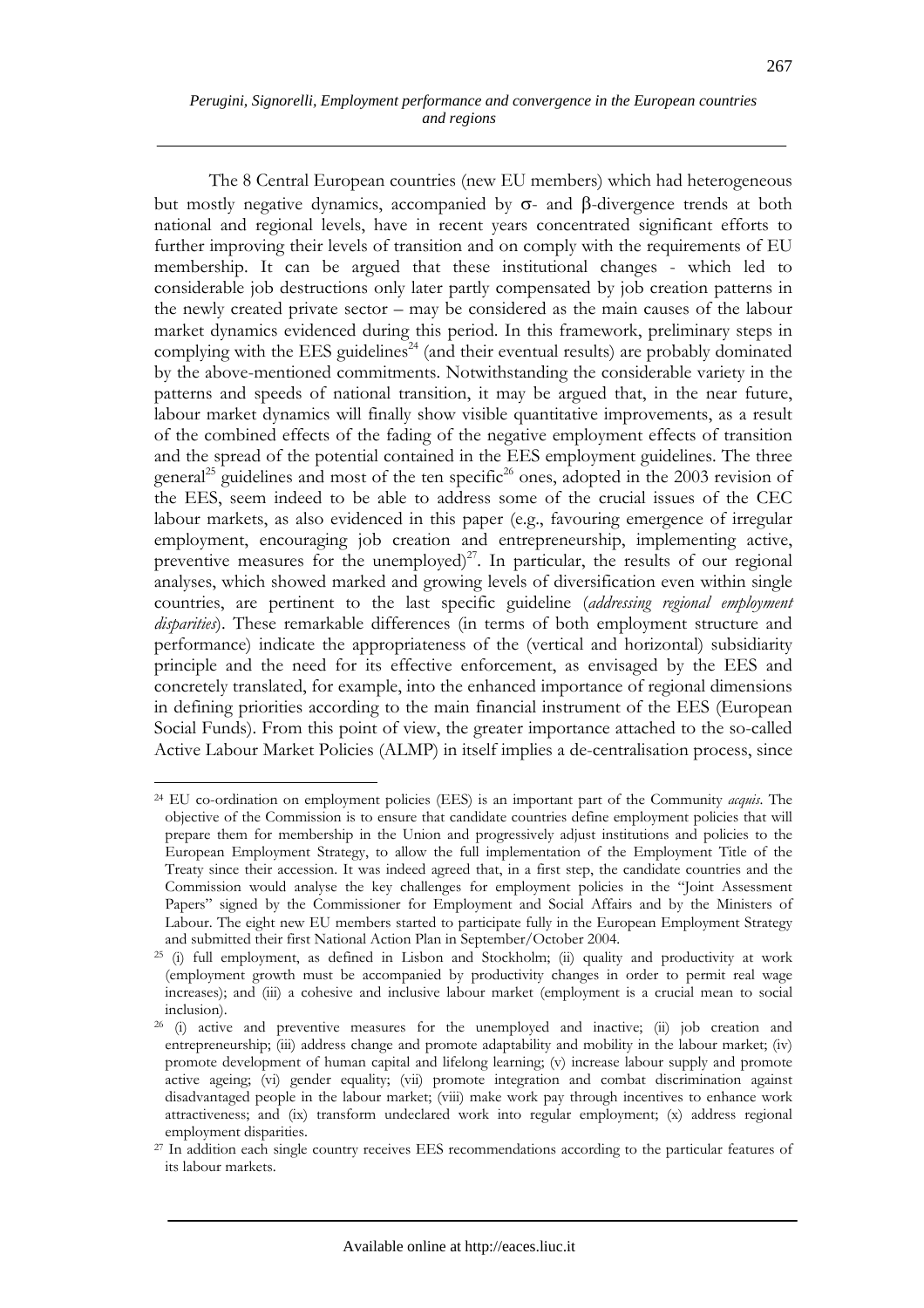their implementation requires in-depth knowledge of features of labour markets at regional/local level. The role of ALMP will be particularly crucial to accompany in the CECs the easily predictable adjustments in the relative weight of traditional sectors (farming, mining, some portions of manufacturing) in many regions where they still account for a relatively significant share of employment. As suggested by Marelli (2004b), the opportunity of common European policies for similar regions in different countries should also be examined, although, in the case of the labour market, the effects of the profound institutional differences between nations (Burda, 2003) cannot be neglected.

The regional dimension also seems crucial with reference to the set of development policies. The accession to EU of the eight CECs provides new opportunities for regional development and economic convergence, through the use of the financial resources of the structural funds aimed at pursuing the priority objectives. Although this paper only focuses on employment and does not explicitly consider regional levels of development (e.g., in terms of levels and changes in per- capita GDP), it is interesting to note that a significant correlation exists between levels of employment performance and levels of per-capita GDP - which is the benchmark indicator for the framework of European regional policies - and that the highest level of correlation is recorded for the regions of the eight new EU members<sup>28</sup>. Thus, for them, EU membership means the opportunity to benefit from a regional development policy that will largely interest regions with poorer employment performances. These inflows of public resource may thus help to sustain the efforts of labour market policies, acting on both quantitative (net job creation) and qualitative (labour productivity, real wage growth) aspects. From this point of view, close integration of development and labour policies should be strongly encouraged.

### **References**

- Aghion P., Blanchard O. (1994), 'On the Speed of Transition in Central Europe', *NBER Macroeconomic Annual 1994*, 283-320
- Barjak F. (2001), 'Regional Disparities in Transition Economies: a Typology for East Germany and Poland', *Post Communist Economies*, **3**, 289-311
- Bean C.R. (1994), 'European Unemployment: a survey', *Journal of Economic Literature*, **32**, 573-619
- Barro R.J., Sala-I-Martin X. (1995), *Economic Growth*, New York, McGraw Hill
- Boeri T., Scarpetta S. (1996), 'Regional Mismatch and the Transition to Market Economy', *Labour Economics*, **3**, 233-254
- Boeri T., Terrel K. (2002), 'Institutional Determinants of Labor Reallocation in Transition', *Journal of Economic Perspectives*, **16** , 51-76
- Boeri T., Scarpetta S. (1995), 'Regional Dimension of Unemployment in Central and Eastern Europe and Social Barriers to Restructuring', *Working Paper in Economics*, n. 95/17, Florence, European University Institute

<sup>&</sup>lt;sup>28</sup> The two variables, referring to 2001, show significant (at 1%) levels of correlation. The Spearman index is 0.54 for the whole set of Europe-25 regions; 0.57 for EU-15 regions; 0.38 for CEC-10, and 0.62 for 8 CEC-NM. The remarkable decrease in the correlation index for the CEC-10 may be attributed to the highly distorting effect of the particularly high levels of agricultural employment, especially in the Romanian regions.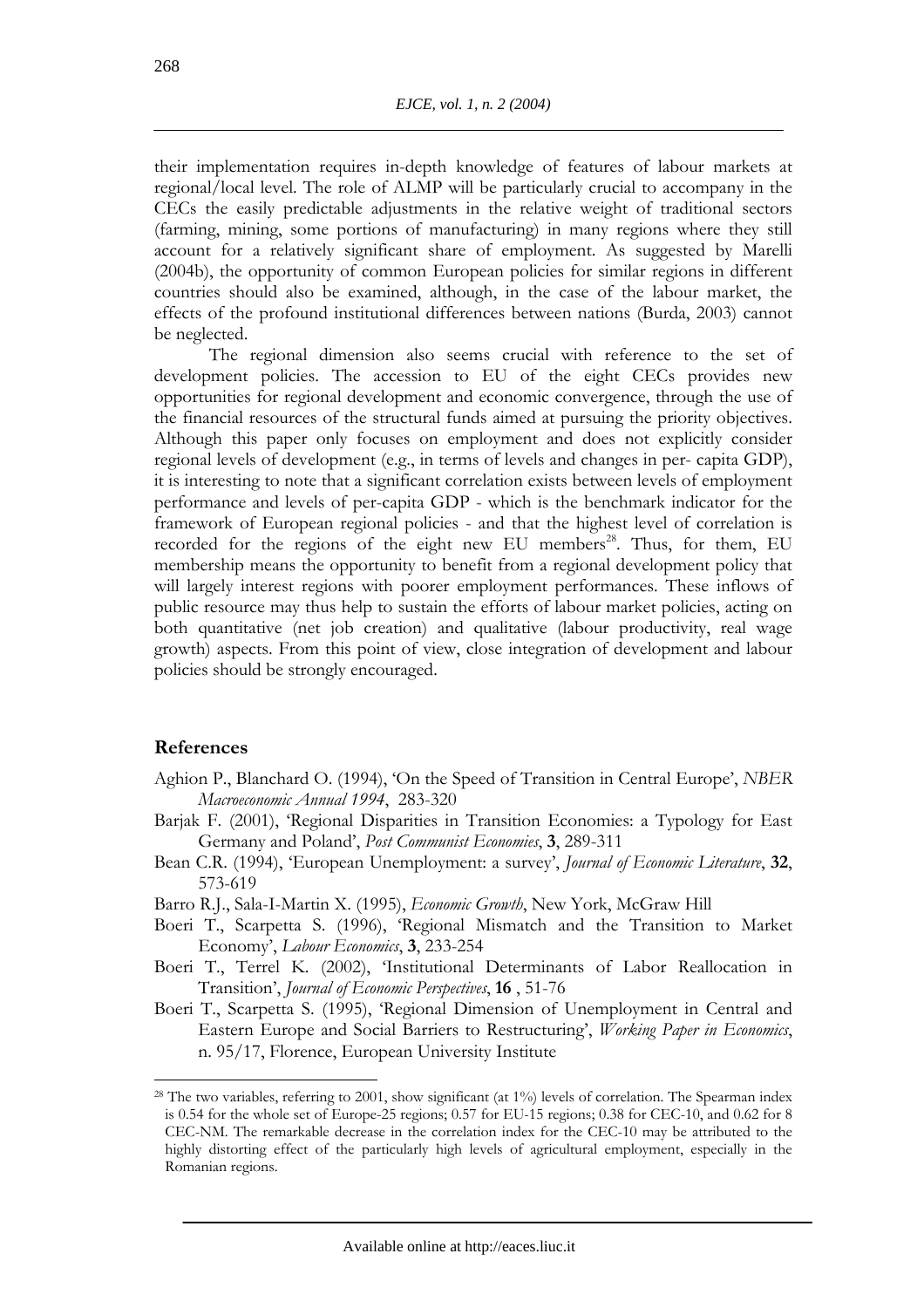- Boldrin M., Canova F. (2001), 'Inequalities and Convergence in Europe's Regions: Reconsidering European Regional Policies', *Economic Policy*, **32**, 205-245
- Brasili C., Oppi M. (2003), 'Convergenza Economica delle Regioni Europee ed Allargamento ad Est', *Politica Economica*, **19**, 401-440
- Burda M.C. (1993), 'Unemployment, Labor Market and Structural Change in Eastern Europe', *Economic Policy*, **16**, 101-138
- Castanhieira M., Roland G. (2000), 'The Optimal Speed of Transition: a General Equilibrium Analysis', *International Economic Review*, **41**, 219-239
- Dallago B. (1990), *The Irregular Economy. The "Underground" Economy and the "Black" Labour Market*, Darthmouth, Aldershot
- Decressin J., Fatas A. (1995), 'Regional Labour Market Dynamics in Europe', *European Economic Review*, **39**, 1627-1655
- EBRD (European Bank for Reconstruction and Development) (various issues), *Transition Reports*, London, EBRD
- EU (2003), *Employment in Europe 2003*, Brussels, European Commission
- EU (2004), *Employment in Europe 2004*, Brussels, European Commission
- Eurostat (various years), *Employment and Labour Market in Central European Countries*, Detailed Tables, Brussels
- EU (2003), 'Progress in Implementing the Joint Assessment Papers on Employment Policies in Acceding Countries', *Commission Staff Working Paper*, SEC (2003) 1361, Brussels
- EU (2004), 'Delivering Lisbon. Reforms form the Enlarged Union', *Report of the Commission to the Spring European Council*, Brussels
- Fabbris L. (1997), *Statistica Multivariata. Analisi Esplorativa dei Dati*, Milan, McGraw-Hill
- Frey L. (1994), 'Lavoro e Benessere. La Costruzione di Indicatori Sociali', *Quaderni di Economia del Lavoro*, **49-50**, Milan, Franco Angeli
- Garibaldi P., Brixiova Z. (1997), 'Labor Market Institutions and Employment Dynamics in Transition Economies', *IMF Working Papers* n. 97/137, Washington DC
- Haltiwanger J., Lehmann H., Terrel K. (2003), 'Symposium on Job Creation and Job Destruction in Transition Countries', *Economic of Transition*, **11**, 205-219
- Kaiser H.F. (1974), 'An Index of Factorial Simplicity', in *Psychometrika*, **39**, 31-36
- Marelli E. (2000), 'Convergence and Asymmetries in the Dynamics of Employment: the Case of European Regions', *Jahrbuch fur Regionalwissenschaft/Rev. Reg. Res.*, **20**, 173- 200
- Marelli E. (2004a), 'Evolution of Employment Structures and Regional Specialisation in the EU', *Economic Systems*, **28**, 35-59
- Marelli E. (2004b), 'Regional Employment Dynamics in the EU: Structural Outlook, Co-movements, Clusters and Common Shocks', in Caroleo F.E., De Stefanis (Eds): *Regions, Europe and the Labour Market: Recent Problems and Developments*, Heidelberg, Physica-Verlag
- Martin R., Tyler P. (1995), 'Regional Employment Evolutions in the European Union: a Preliminary Analysis', *Regional Studies*, **34**, 601-616
- Molle W. (1997), 'The Regional Economic Structure of the European Union: an Analysis of Long Term Developments', in Peschel K. (Editor): *Regional Growth and Regional Policy within the Framework of European Integration*, Heidelberg, Physica-Verlag
- Moro B. (ed) (1998), *Sviluppo Economico e Occupazione*, Milan, Franco Angeli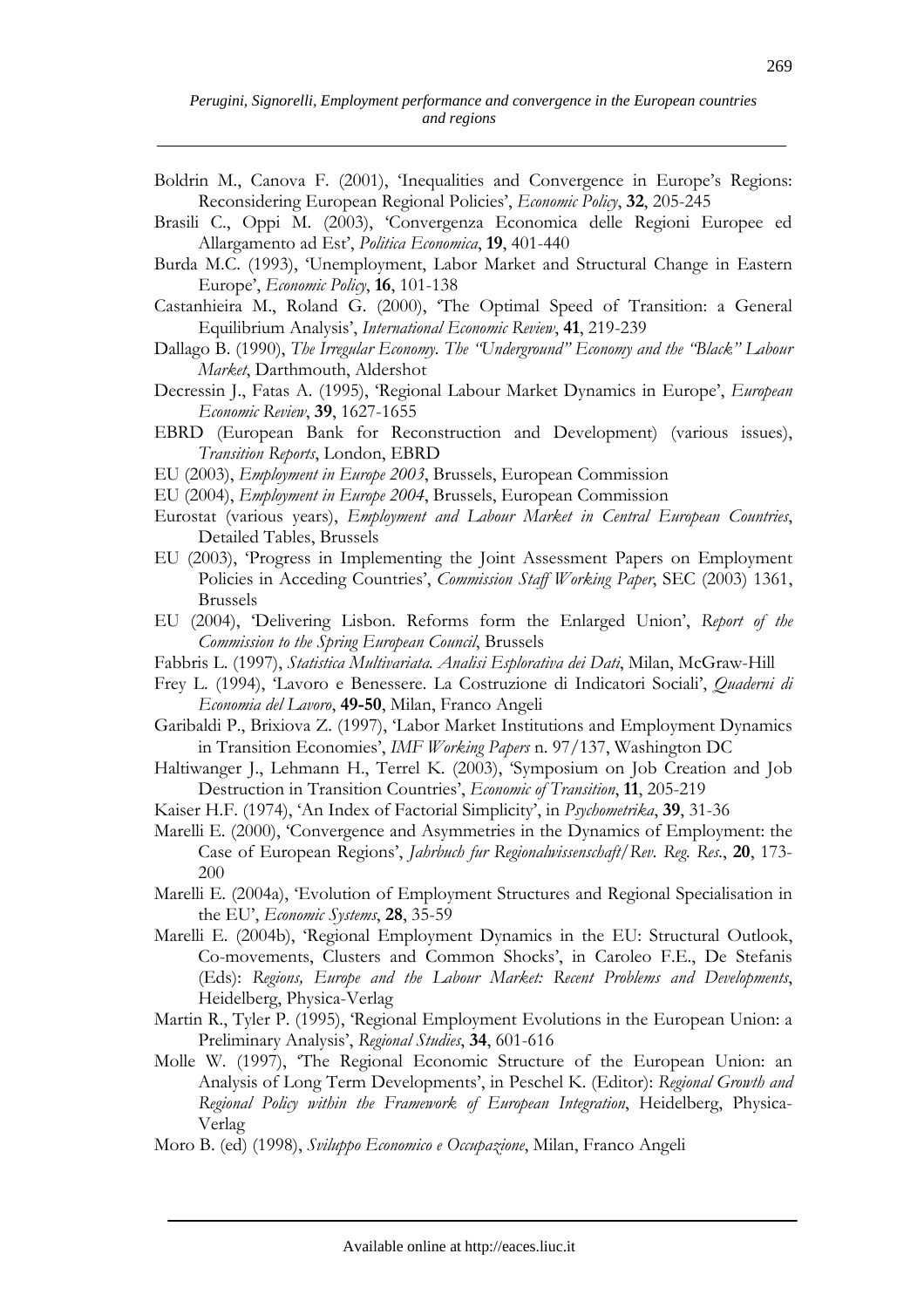- Overmans H.G., Puga D. (2002), 'Unemployment Clusters across Europe's Regions and Countries', *Economic Policy*, **34**, 115-147
- Scarpetta S. (1995), 'Regional Economic Structures and Employment in Central and Eastern Europe: an Attempt to Identify Common Patterns', in Scarpetta S., Worgotter A. (eds.) *The Regional Dimension of Unemployment in Transition Countries: a Challenge for Labour Market and Social Policy*, Paris, OECD
- Svejnar J. (1999), 'Labor Markets in the Transitional and Central Eastern European Economies', in O. Ashenfelter and D. Card (eds.) *Handbook of Labor Economics*, vol. 3, Elsevier Science
- Schneider F., Enste D. (2000), 'Shadow Economies: Size, Causes and Consequences', *The Journal of Economic Literature*, **38**, 77-114
- Schneider F. (2003), 'Shadow Economy Around the World: Size, Causes and Consequences', paper presented at the *AIEL annual conference* held in Messina (Italy), September
- Signorelli M. (1997), 'Uncertainty, Flexibility Gap and Labour Demand in the Italian Economy', *Labour*, **1**, 141-175
- Silverman B.W. (1986), *Density Estimations for Statistics and Data Analysis*, New York, Chapman and Hall
- Tronti L. (2002), 'Fruitful or Fashionable? Can Benchmarking Improve the Employment Performance of National Labour Markets?', in Best E., Bossaert D. (eds.), *From Luxembourg to Lisbon and Beyond: Making the Employment Strategy Work*, Maastricht, EIPA
- Valli V. (1970), *Programmazione e Sindacati in Italia,* Milan, Franco Angeli
- Valli V. (1988) (ed.): *Tempo di Lavoro e Occupazione: il Caso Italiano*, Rome, NIS
- Valli V. (2002), *L'Europa e l'Economia Mondiale*, Rome, Carocci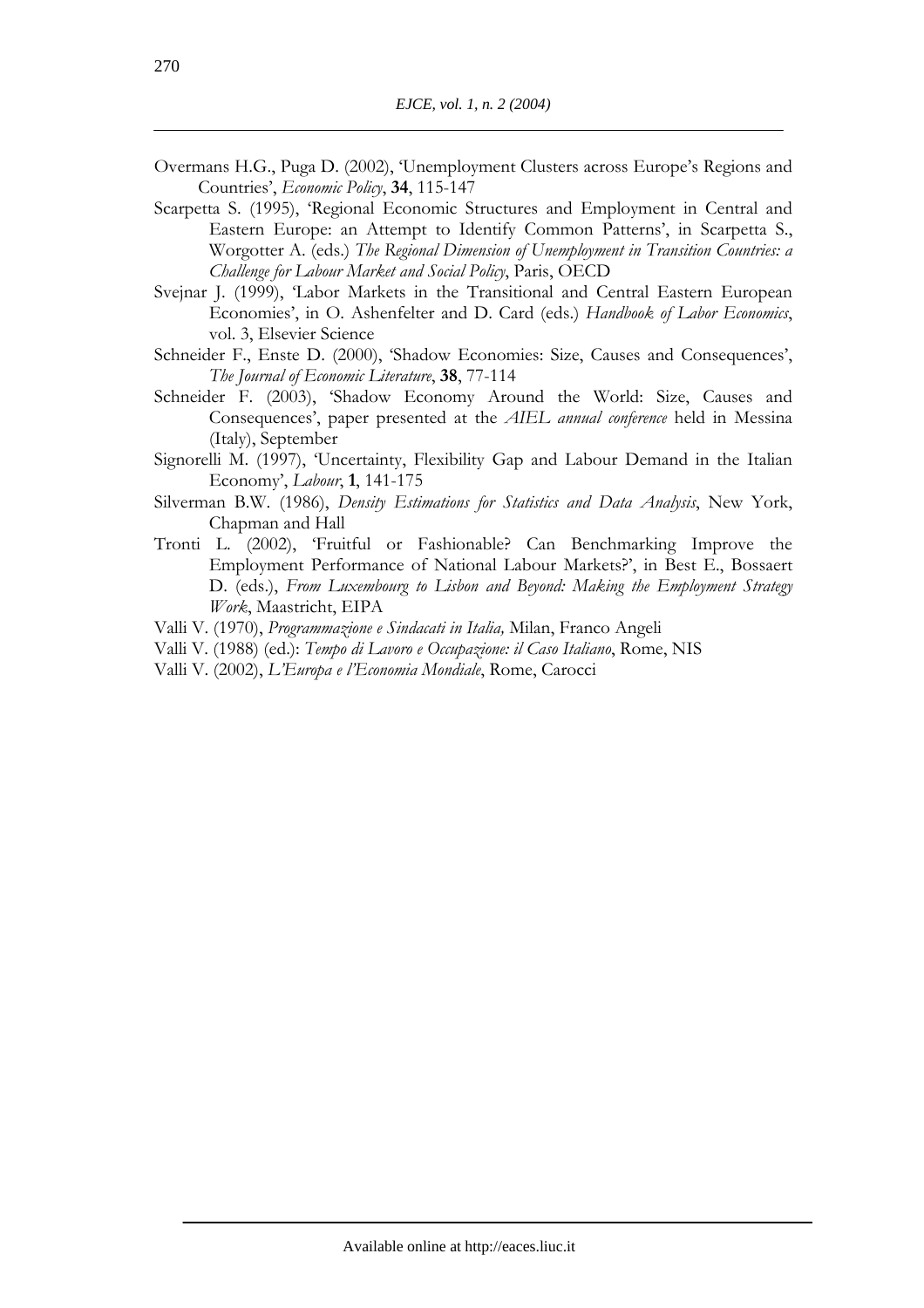#### *Perugini, Signorelli, Employment performance and convergence in the European countries and regions*

### **APPENDIX**

**Table A1 - The size (% of GDP) of the shadow economy in Europe (1999-2000)** 

| European Union – 15      |      | <b>Central European Countries - 10</b> |      |  |
|--------------------------|------|----------------------------------------|------|--|
| Austria                  | 9.8  | Slovak Republic                        | 18.9 |  |
| United Kingdom           | 12.7 | Czech Republic                         | 19.1 |  |
| <b>Netherlands</b>       | 13.1 | Hungary                                | 25.1 |  |
| France                   | 15.2 | Slovenia                               | 27.1 |  |
| Ireland                  | 15.9 | Poland                                 | 27.6 |  |
| Germany                  | 16.0 | Lithuania                              | 30.3 |  |
| Denmark                  | 18.0 | Romania                                | 34.4 |  |
| Finland                  | 18.1 | Bulgaria                               | 36.9 |  |
| Sweden                   | 19.2 | Latvia                                 | 39.9 |  |
| Belgium                  | 22.2 | Estonia                                | n.a. |  |
| Spain                    | 22.7 |                                        |      |  |
| Portugal                 | 22.7 |                                        |      |  |
| Italy                    | 27.1 |                                        |      |  |
| Greece                   | 28.7 |                                        |      |  |
| Luxembourg               | n.a. |                                        |      |  |
| Mean                     | 18.7 |                                        | 24.7 |  |
| Coefficient of variation | 28.3 |                                        | 17.4 |  |
|                          |      | Mean (all countries): 22.6             |      |  |

*Coefficient of variation (all Countries): 34.3*

*Source: Schneider (2003) calculations based on "currency demand approach" (EU-15) and Schneider (2003) calculations based on Worldbank data, Washington D.C., 2002 (CEC-10).* 

| Table A2. Sigma convergence of country total employment rates |
|---------------------------------------------------------------|
|---------------------------------------------------------------|

|               | 1997   | 1998   | 1999   | 2000   | 2001   | 2002   | 2003   |
|---------------|--------|--------|--------|--------|--------|--------|--------|
| Europe 24     |        | 0.0964 | 0.0947 | 0.0977 | 0.1006 | 0.1003 | 0.0937 |
| Europe 25     |        |        |        | 0.1050 | 0.1090 | 0.1073 | 0.0987 |
| $EU - 15$     | 0.1163 | 0.1116 | 0.1080 | 0.1026 | 0.1014 | 0.0961 | 0.0884 |
| <b>EMU-12</b> | 0.1004 | 0.0974 | 0.0952 | 0.0902 | 0.0896 | 0.0846 | 0.0760 |
| 8 CEC-NM      |        | 0.0633 | 0.0494 | 0.0537 | 0.0623 | 0.0717 | 0.0708 |
| $CEC-10$      |        |        |        | 0.0717 | 0.0788 | 0.0797 | 0.0744 |

*Source: elaboration on Eurostat data.* 

| Table A3. Sigma convergence of country female employment rates |  |  |  |  |  |  |
|----------------------------------------------------------------|--|--|--|--|--|--|
|----------------------------------------------------------------|--|--|--|--|--|--|

|               | 1997   | 1998   | 1999   | 2000   | 2001   | 2002   | 2003   |
|---------------|--------|--------|--------|--------|--------|--------|--------|
| Europe 24     |        | 0.1696 | 0.1591 | 0.1515 | 0.1506 | 0.1483 | 0.1383 |
| Europe 25     |        |        |        | 0.1523 | 0.1514 | 0.1486 | 0.1381 |
| $EU - 15$     | 0.2105 | 0.2037 | 0.1950 | 0.1846 | 0.1818 | 0.1742 | 0.1603 |
| <b>EMU-12</b> | 0.1861 | 0.1810 | 0.1757 | 0.1649 | 0.1628 | 0.1572 | 0.1442 |
| 8 CEC-NM      |        | 0.0779 | 0.0653 | 0.0661 | 0.0706 | 0.0818 | 0.0822 |
| $CEC-10$      |        |        |        | 0.0788 | 0.0795 | 0.0836 | 0.0815 |

*Source: elaboration on Eurostat data.*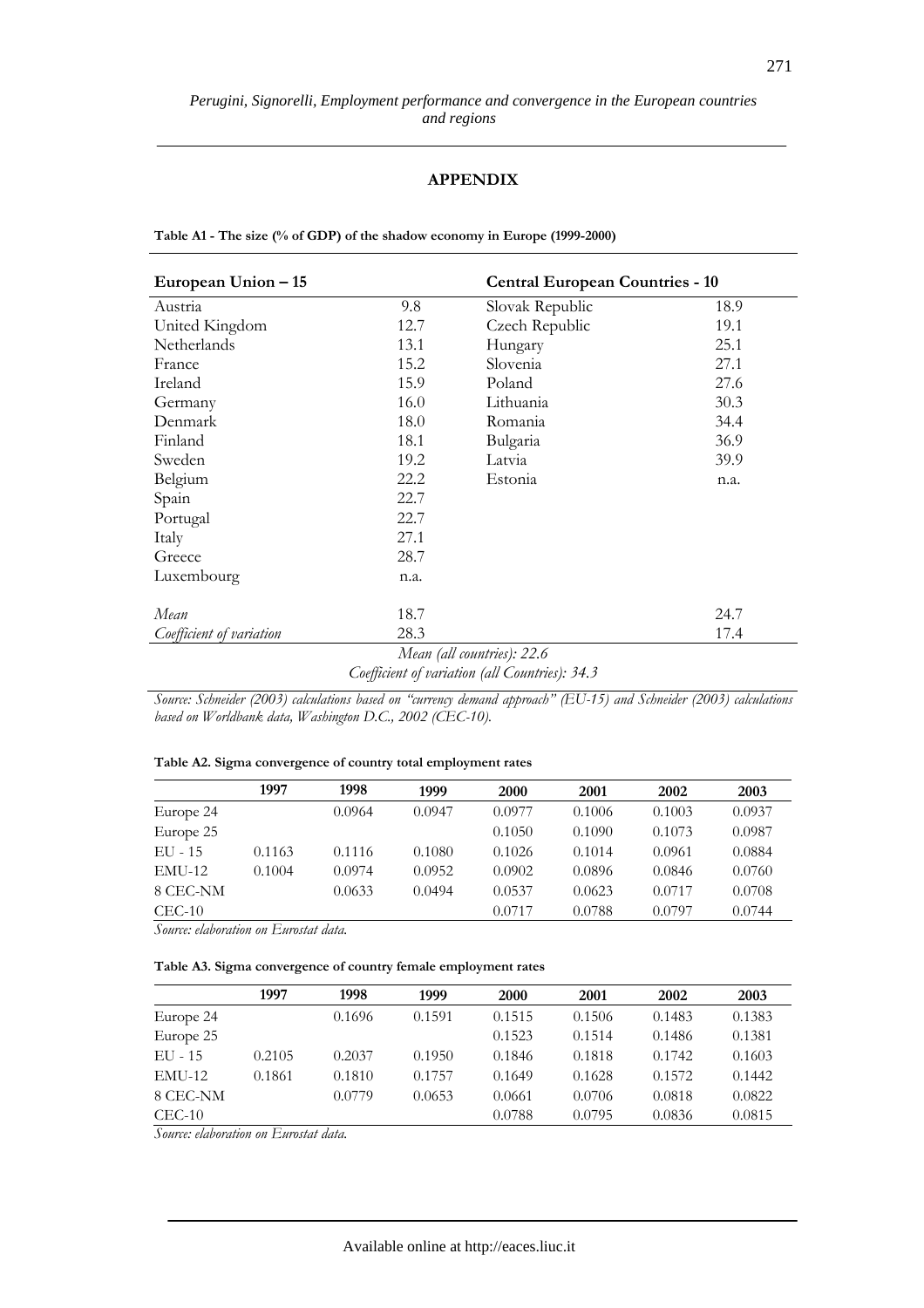|           | 1997   | 1998   | 1999   | 2000   | 2001   | 2002   | 2003   |
|-----------|--------|--------|--------|--------|--------|--------|--------|
| Europe 24 |        | 0.3135 | 0.3050 | 0.2996 | 0.2990 | 0.2911 | 0.2867 |
| Europe 25 |        |        |        | 0.3126 | 0.3046 | 0.2928 | 0.2858 |
| EU - 15   | 0.2869 | 0.2829 | 0.2756 | 0.2746 | 0.2902 | 0.2697 | 0.2649 |
| $EMU-12$  | 0.2220 | 0.2182 | 0.2100 | 0.2102 | 0.2279 | 0.2099 | 0.2074 |
| 8 CEC-NM  |        | 0.3262 | 0.3100 | 0.2813 | 0.2619 | 0.2954 | 0.2952 |
| $CEC-10$  |        |        |        | 0.3183 | 0.2832 | 0.2743 | 0.2695 |

**Table A4. Sigma convergence of country 55-64 employment rates** 

*Source: elaboration on Eurostat data.* 

### **Figure A1. Lowess beta convergence estimates of Female ER at Country level**





*EU-15 (1997-2003)*



*EMU-12 (1997-2003)*



*Source: elaboration on Eurostat data.* 

272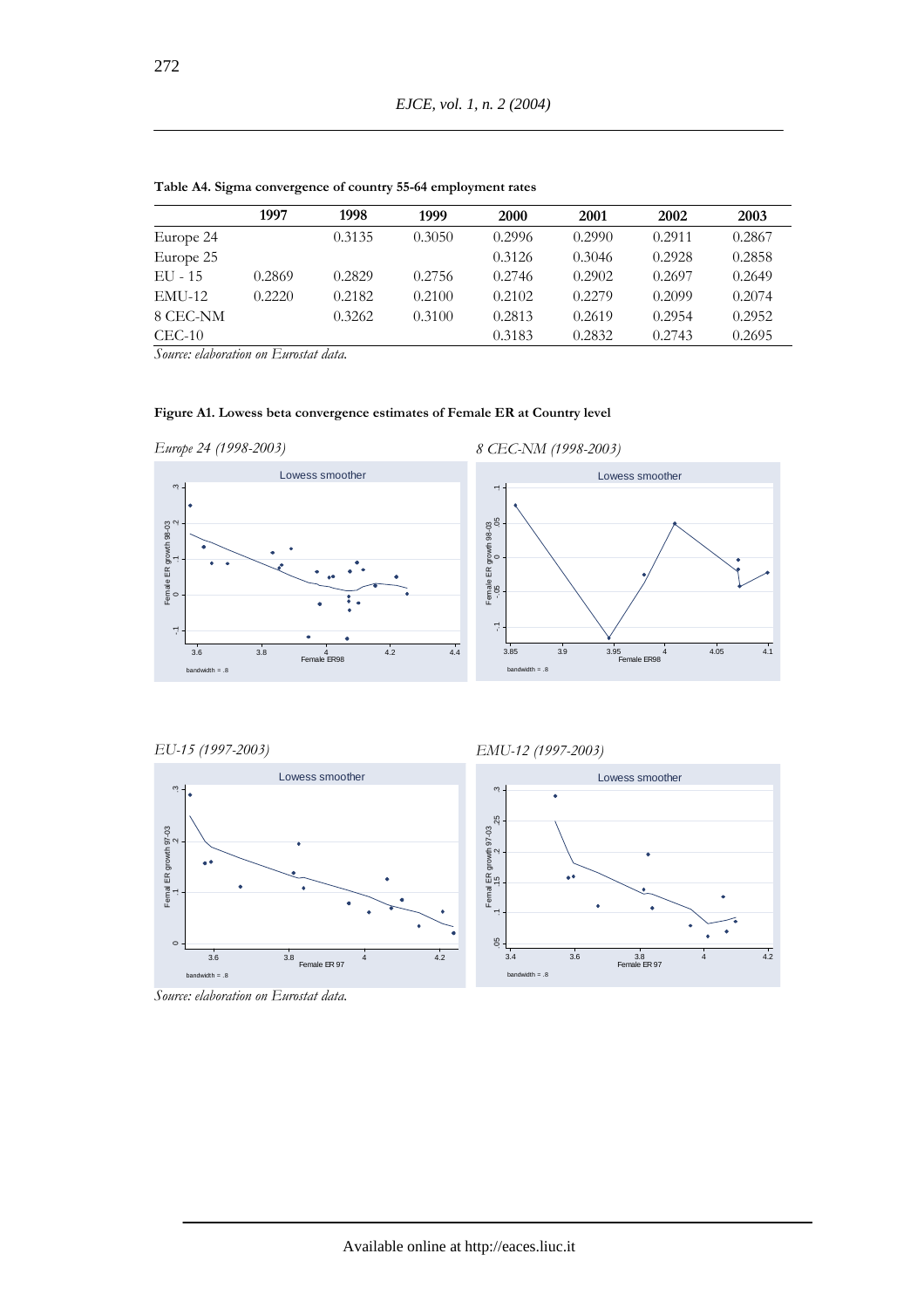

#### **Figure A2. Lowess beta convergence estimates of 55-64 ER at Country level**

```
EU-15 (1997-2003)
```
 $\epsilon$ 

 $bandwidth = .8$ 

 .1 .2 .3 .4 55-64 ER growth 97-03

55-64 ER growth 97-03<br>1





*Source: elaboration on Eurostat data.*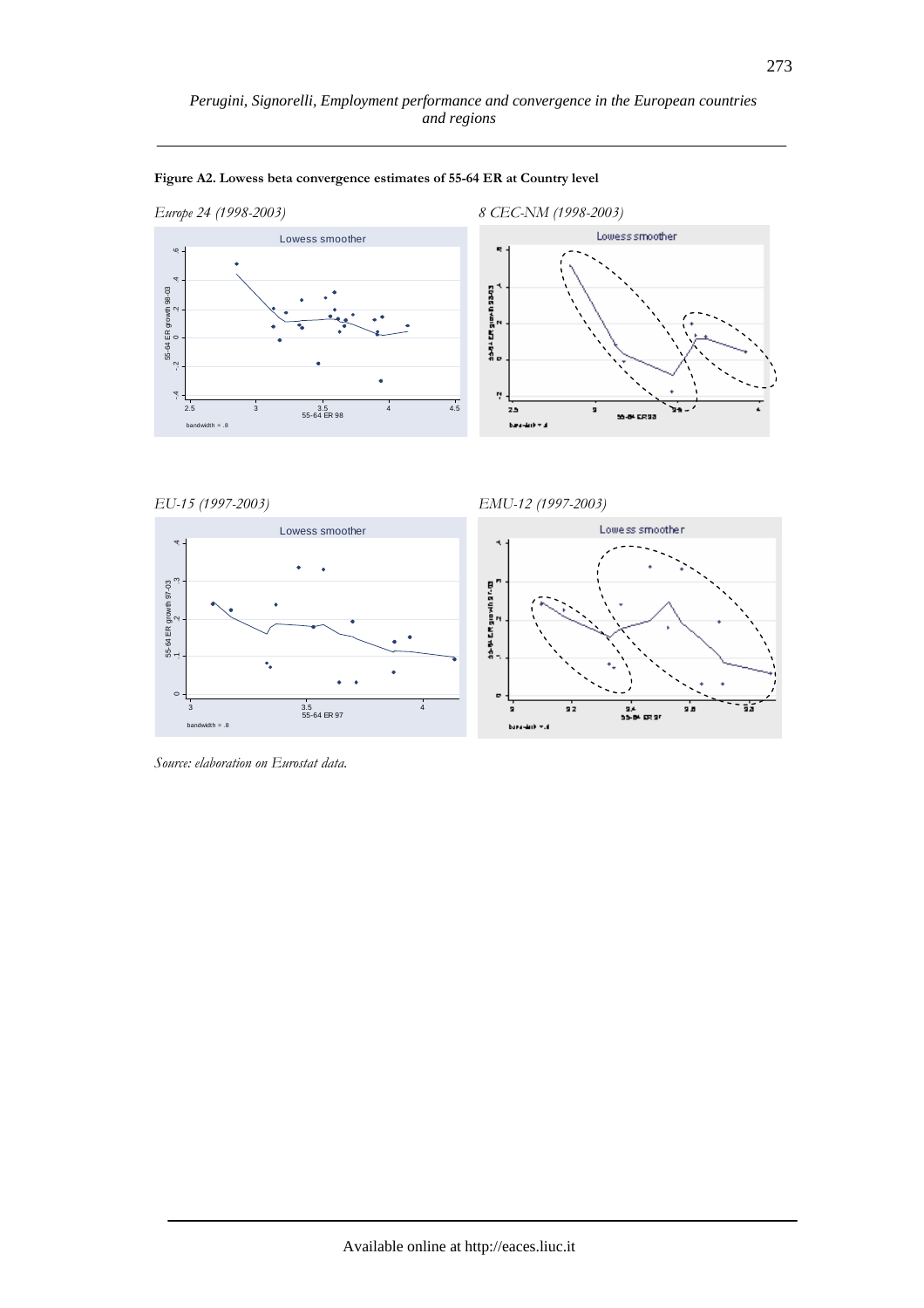







*Source: elaboration on EBRD and Schneider data.*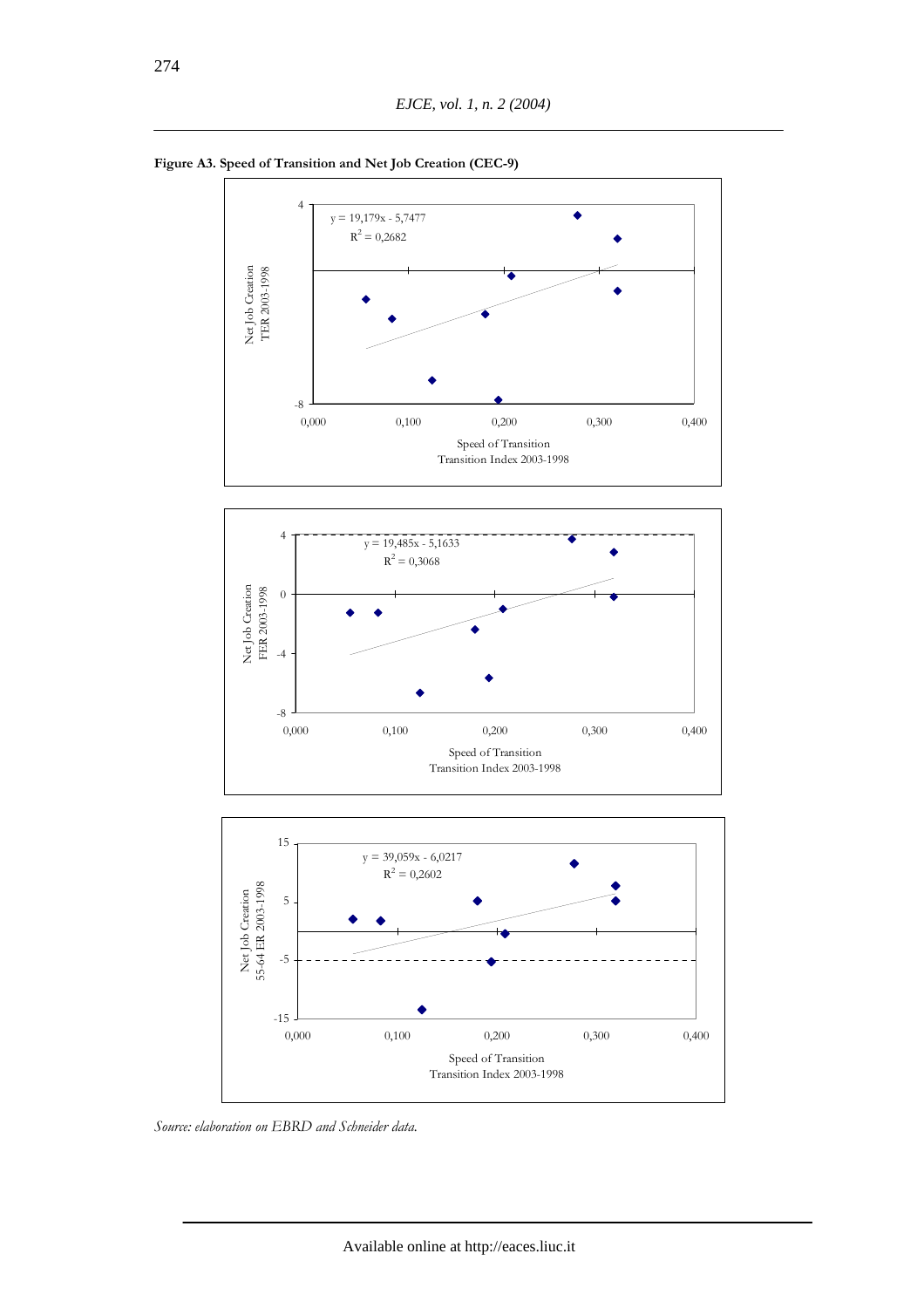

**Figure A4. Level (1998-2003) of Transition and Net Job Creation (CEC-9)** 





*Source: elaboration on EBRD and Schneider data.*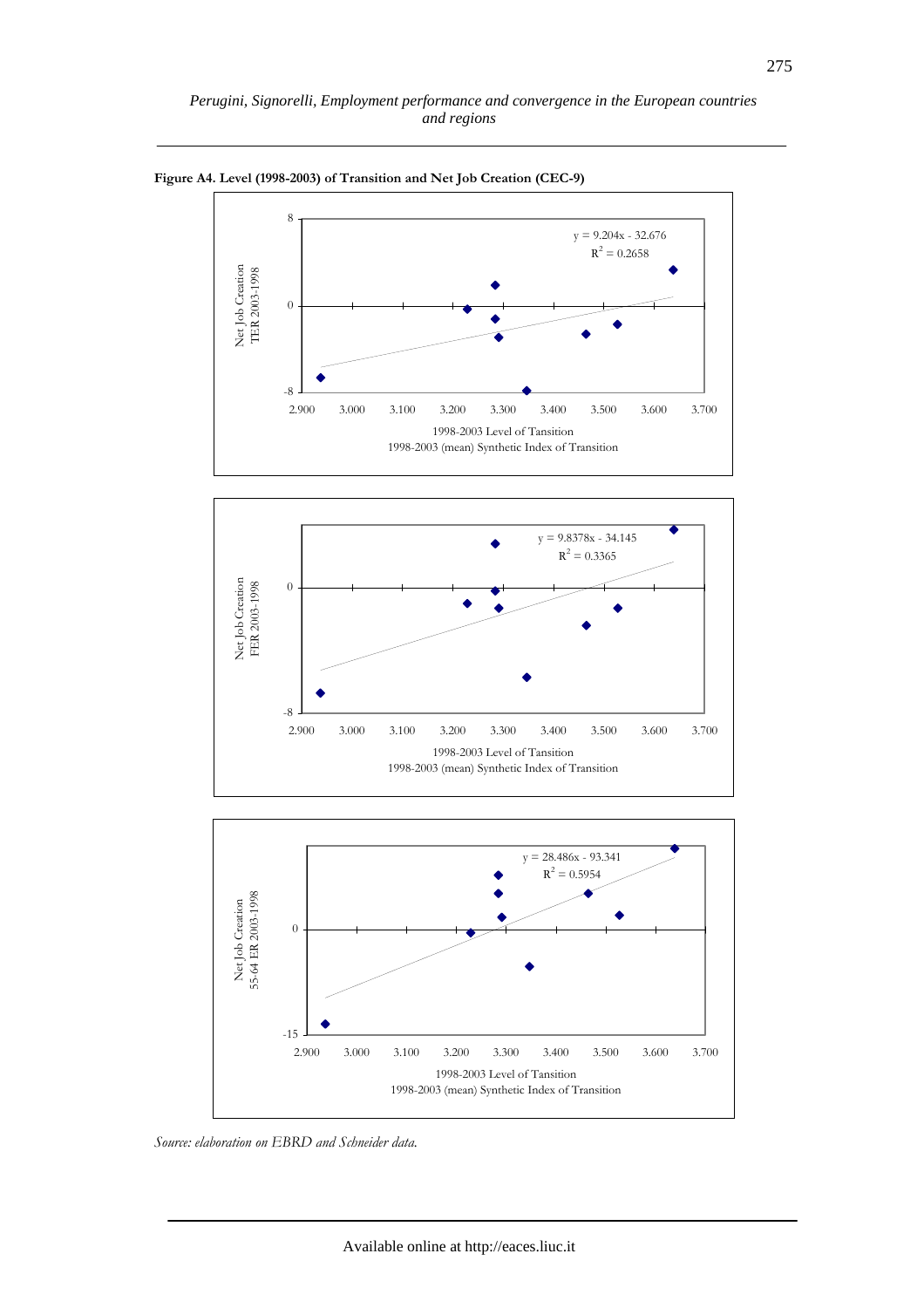|               | 1999   | 2000   | 2001   | 2002   | 2003   |
|---------------|--------|--------|--------|--------|--------|
| Europe 25     | 0.1377 | 0.1377 | 0.1376 | 0.1373 | 0.1312 |
| EU-15         | 0.1376 | 0.1347 | 0.1306 | 0.1255 | 0.1187 |
| <b>EMU-12</b> | 0.1316 | 0.1309 | 0.1256 | 0.1206 | 0.1131 |
| $CEC-10$      | 0.1216 | 0.1179 | 0.1202 | 0.1195 | 0.1135 |
| CEC-8 NM      | 0.0924 | 0.1012 | 0.1091 | 0.1244 | 0.1229 |

**Table A5. Convergence trends of regional employment rates: sigma** 

*Source: elaboration on Eurostat Regio data* 

**Table A6. Levels of correlation\* between basic indicators of regional labour markets** 

|                      |                           | Employment rate |         | Self-<br>employment |         | Unemployment    |         |         | Long term<br>unemployment |              |         |                   |         |
|----------------------|---------------------------|-----------------|---------|---------------------|---------|-----------------|---------|---------|---------------------------|--------------|---------|-------------------|---------|
|                      |                           | Total           | Male    | Female              | 55-64   | Share of<br>tot | Rate    | Total   | Male                      | Female Youth |         | Share of<br>total | Rate    |
|                      |                           |                 |         |                     |         | empl.           |         |         |                           |              |         | unempl.           |         |
|                      | Total                     | 1.00            | 0.97    | 0.96                | 0.79    | 0.23            | 0.46    | $-0.77$ | $-0.77$                   | $-0.70$      | $-0.70$ | $-0.37$           | $-0.75$ |
| Employment           | Male                      | 0.97            | 1.00    | 0.87                | 0.69    | 0.18            | 0.39    | $-0.78$ | $-0.83$                   | $-0.67$      | $-0.72$ | $-0.44$           | $-0.78$ |
| rate                 | Female                    | 0.96            | 0.87    | 1.00                | 0.84    | 0.27            | 0.50    | $-0.70$ | $-0.66$                   | $-0.69$      | $-0.62$ | $-0.28$           | $-0.65$ |
|                      | 55-64                     | 0.79            | 0.69    | 0.84                | 1.00    | 0.58            | 0.76    | $-0.50$ | $-0.48$                   | $-0.48$      | $-0.41$ | $-0.28$           | $-0.51$ |
| Self                 | Share of total<br>empl.   | 0.23            | 0.18    | 0.27                | 0.58    | 1.00            | 0.95    | $-0.12$ | $-0.16$                   | $-0.08$      | 0.02    | $-0.20$           | $-0.22$ |
| employment           | Rate                      | 0.46            | 0.39    | 0.50                | 0.76    | 0.95            | 1.00    | $-0.30$ | $-0.32$                   | $-0.26$      | $-0.16$ | $-0.23$           | $-0.36$ |
|                      | Total                     | $-0.77$         | $-0.78$ | $-0.70$             | $-0.50$ | $-0.12$         | $-0.30$ | 1.00    | 0.97                      | 0.96         | 0.94    | 0.34              | 0.92    |
|                      | Male                      | $-0.77$         | $-0.83$ | $-0.66$             | $-0.48$ | $-0.16$         | $-0.32$ | 0.97    | 1.00                      | 0.86         | 0.91    | 0.46              | 0.95    |
| Unempl.              | Female                    | $-0.70$         | $-0.67$ | $-0.69$             | $-0.48$ | $-0.08$         | $-0.26$ | 0.96    | 0.86                      | 1.00         | 0.91    | 0.19              | 0.83    |
|                      | Youth                     | $-0.70$         | $-0.72$ | $-0.62$             | $-0.41$ | 0.02            | $-0.16$ | 0.94    | 0.91                      | 0.91         | 1.00    | 0.31              | 0.86    |
| Long term<br>unempl. | Share of total<br>unempl. | $-0.37$         | $-0.44$ | $-0.28$             | $-0.28$ | $-0.20$         | $-0.23$ | 0.34    | 0.46                      | 0.19         | 0.31    | 1.00              | 0.63    |
|                      | Rate                      | $-0.75$         | $-0.78$ | $-0.65$             | $-0.51$ | $-0.22$         | $-0.36$ | 0.92    | 0.95                      | 0.83         | 0.86    | 0.63              | 1.00    |

*Source: elaboration on Eurostat Regio data* 

*\* Spearman coefficient; for the values in Italics the correlations are not significant at the 0.01 or 0.05 levels* 

**Table A7. Outcomes of the factor analysis** 

|                              |         | Communalities | Rotated* components |          |          |  |  |  |
|------------------------------|---------|---------------|---------------------|----------|----------|--|--|--|
| NACE 1 sectors               | Initial | Extracted     |                     | 2        | 3        |  |  |  |
| AB                           | 1.000   | 0.626         | $-0.714$            | $-0.341$ | $-0.017$ |  |  |  |
| CE.                          | 1.000   | 0.971         | $-0.139$            | $-0.027$ | 0.975    |  |  |  |
| D                            | 1.000   | 0.925         | 0.004               | 0.960    | $-0.049$ |  |  |  |
| F                            | 1.000   | 0.684         | 0.672               | 0.473    | 0.091    |  |  |  |
| GН                           | 1.000   | 0.781         | 0.859               | 0.119    | $-0.167$ |  |  |  |
| I                            | 1.000   | 0.788         | 0.874               | 0.134    | 0.076    |  |  |  |
| JK                           | 1.000   | 0.855         | 0.907               | $-0.132$ | $-0.121$ |  |  |  |
| L                            | 1.000   | 0.680         | 0.775               | 0.088    | $-0.267$ |  |  |  |
| MO                           | 1.000   | 0.724         | 0.814               | $-0.123$ | $-0.217$ |  |  |  |
| Explained variance %         |         |               | 53.286              | 13.989   | 10.869   |  |  |  |
| Cumulated explained variance |         |               | 53.286              | 67.274   | 78.144   |  |  |  |

*Source: elaboration on Eurostat Regio data* 

*\* Varimax rotation with Kaiser normalization*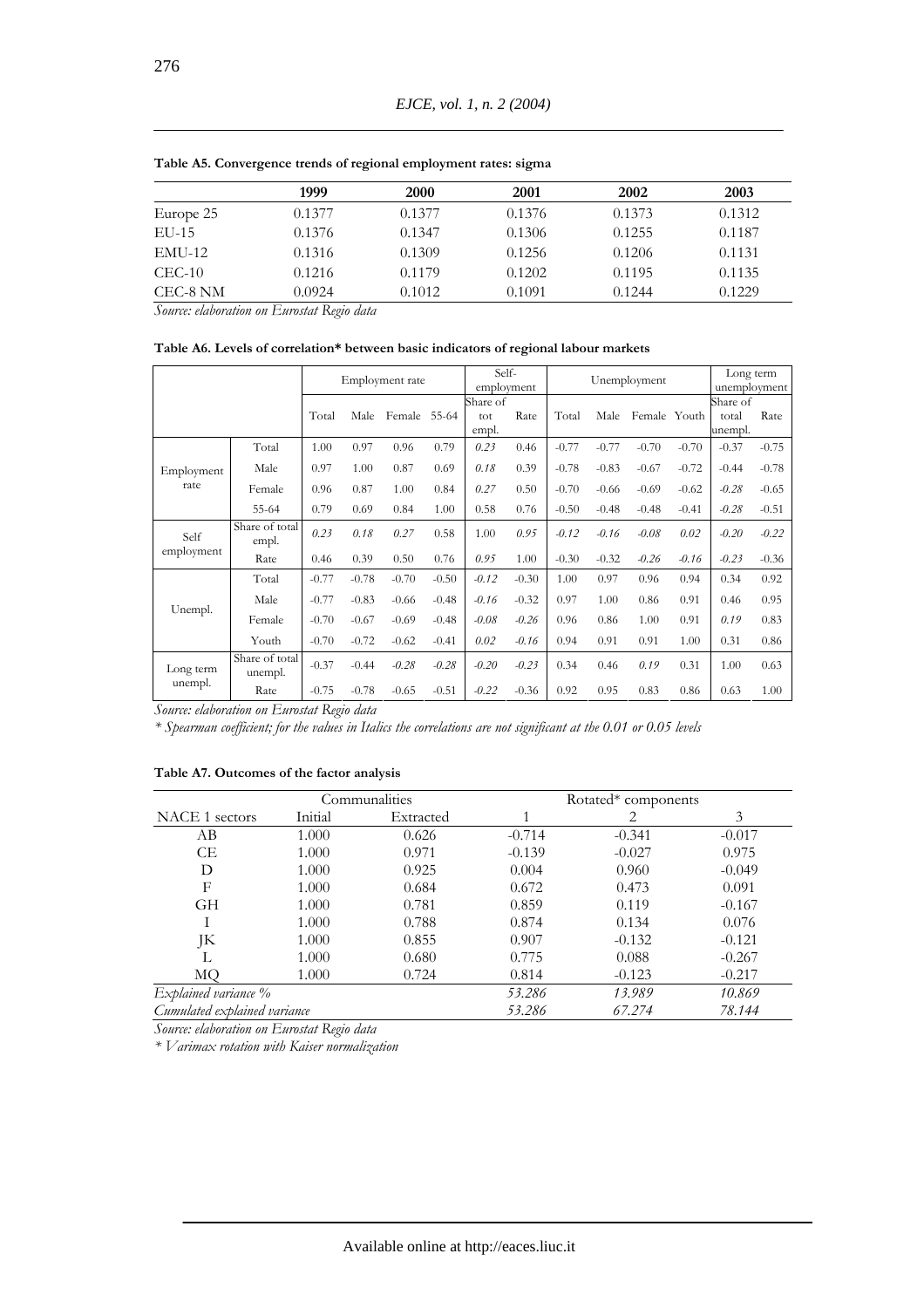| Cluster 1<br>$(13$ regions) | Cluster 2<br>$(11$ regions) | Cluster 3<br>(2 regions) |
|-----------------------------|-----------------------------|--------------------------|
| <b>BG-North-East</b>        | BG-South-West               | CZ-Praha                 |
| <b>BG-North-Central</b>     | EE-Estonia                  | SK-Bratislavsky kray     |
| <b>BG-North-West</b>        | HU-Kozep-Magyarorszag       |                          |
| <b>BG-South-East</b>        | HU-Del-Dunantul             |                          |
| BG-South-Central            | HU-Eszak-Magyarorszag       |                          |
| PL-Dolnoslaskie             | HU-Eszak-Alfold             |                          |
| PL-Kujawsko Pomorskie       | HU-Del-Alfold               |                          |
| PL-Pomorskie                | LT-LITHUANIA                |                          |
| PL-Warminsko-Mazurskie      | LV-LATVIA                   |                          |
| PL-Zachodniopomorskie       | PL-Lubuskie                 |                          |
| SK-Zapadne Slovensko        | PL-Opolskie                 |                          |
| SK-Stredne Slovensko        |                             |                          |
| SK-Vychodne Slovensko       |                             |                          |
|                             |                             |                          |

### **Table A8. Outcomes of the cluster analysis considering all the variables**

| Cluster 4          | Cluster 5      | Cluster 6         | Cluster <sub>7</sub> |  |  |  |
|--------------------|----------------|-------------------|----------------------|--|--|--|
| $(10$ regions)     | (3 regions)    | (11 regions)      | (3 regions)          |  |  |  |
| CZ-Stredni Cechy   | CZ-Severozapad | PL-Lubelskie      | RO-Nord-Est          |  |  |  |
| CZ-Jihozapad       | CZ-ostravsko   | PL-Lodzkie        | RO-Sud               |  |  |  |
| CZ-Severovychod    | PL-Slaskie     | PL-Malopolskie    | RO-Sud-Vest          |  |  |  |
| CZ-Jihovychod      |                | PL-Mazowieckie    |                      |  |  |  |
| CZ-Stredni Morava  |                | PL-Podkarpackie   |                      |  |  |  |
| HU-Kozep-Dunantul  |                | PL-Podlaskie      |                      |  |  |  |
| HU-Nyugat-Dunantul |                | PL-Swietokrzyskie |                      |  |  |  |
| RO-Centru          |                | PL-Wielkopolskie  |                      |  |  |  |
| RO-Bucaresti       |                | $RO-Sud-Est$      |                      |  |  |  |
| <b>SL-SLOVENIA</b> |                | RO-Vest           |                      |  |  |  |
|                    |                | RO-Nord-Vest      |                      |  |  |  |

*Source: elaboration on Eurostat Regio data*